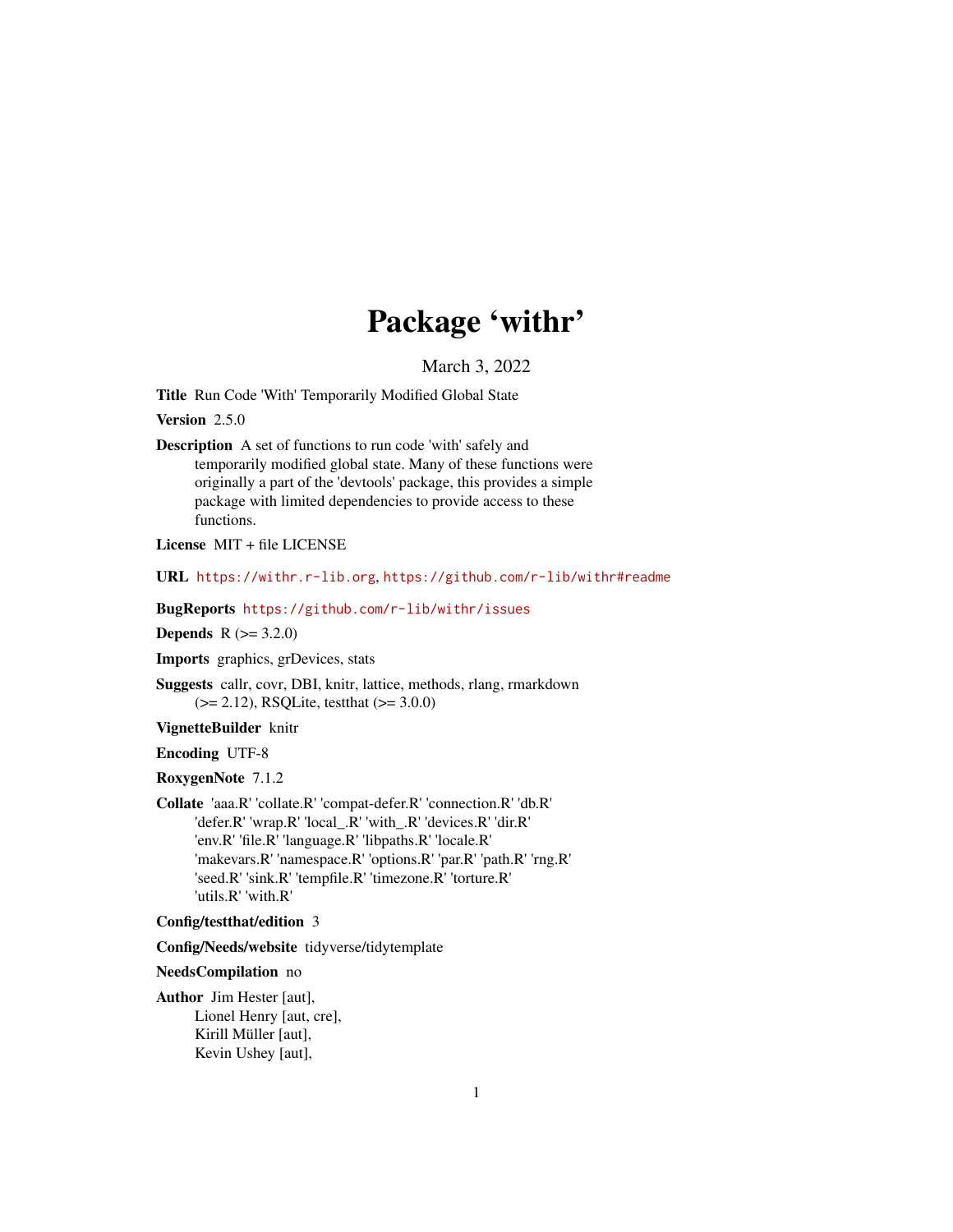<span id="page-1-0"></span> $2 \,$  defer

Hadley Wickham [aut], Winston Chang [aut], Jennifer Bryan [ctb], Richard Cotton [ctb], RStudio [cph, fnd]

Maintainer Lionel Henry <lionel@rstudio.com>

Repository CRAN

Date/Publication 2022-03-03 21:50:02 UTC

# R topics documented:

| Index |                                                                                                                                                           | 37             |
|-------|-----------------------------------------------------------------------------------------------------------------------------------------------------------|----------------|
|       |                                                                                                                                                           | 35             |
|       |                                                                                                                                                           | 34             |
|       | with tempfile $\ldots$ , $\ldots$ , $\ldots$ , $\ldots$ , $\ldots$ , $\ldots$ , $\ldots$ , $\ldots$ , $\ldots$ , $\ldots$ , $\ldots$ , $\ldots$           | 32             |
|       |                                                                                                                                                           | 31             |
|       |                                                                                                                                                           | 30             |
|       |                                                                                                                                                           | 29             |
|       |                                                                                                                                                           | 28             |
|       |                                                                                                                                                           | 26             |
|       |                                                                                                                                                           | 24             |
|       |                                                                                                                                                           | 23             |
|       |                                                                                                                                                           | 22             |
|       |                                                                                                                                                           | 20             |
|       |                                                                                                                                                           | 19             |
|       |                                                                                                                                                           | -19            |
|       |                                                                                                                                                           | 18             |
|       |                                                                                                                                                           | 17             |
|       |                                                                                                                                                           | <b>16</b>      |
|       |                                                                                                                                                           | -15            |
|       |                                                                                                                                                           | 14             |
|       |                                                                                                                                                           | 13             |
|       | with collate $\ldots$ , $\ldots$ , $\ldots$ , $\ldots$ , $\ldots$ , $\ldots$ , $\ldots$ , $\ldots$ , $\ldots$ , $\ldots$ , $\ldots$ , $\ldots$ , $\ldots$ | 12             |
|       |                                                                                                                                                           | <b>10</b>      |
|       | devices                                                                                                                                                   | $\overline{4}$ |
|       |                                                                                                                                                           | $\overline{2}$ |

defer *Defer Evaluation of an Expression*

### Description

Similar to [on.exit\(\)](#page-0-0), but allows one to attach an expression to be evaluated when exiting any frame currently on the stack. This provides a nice mechanism for scoping side effects for the duration of a function's execution.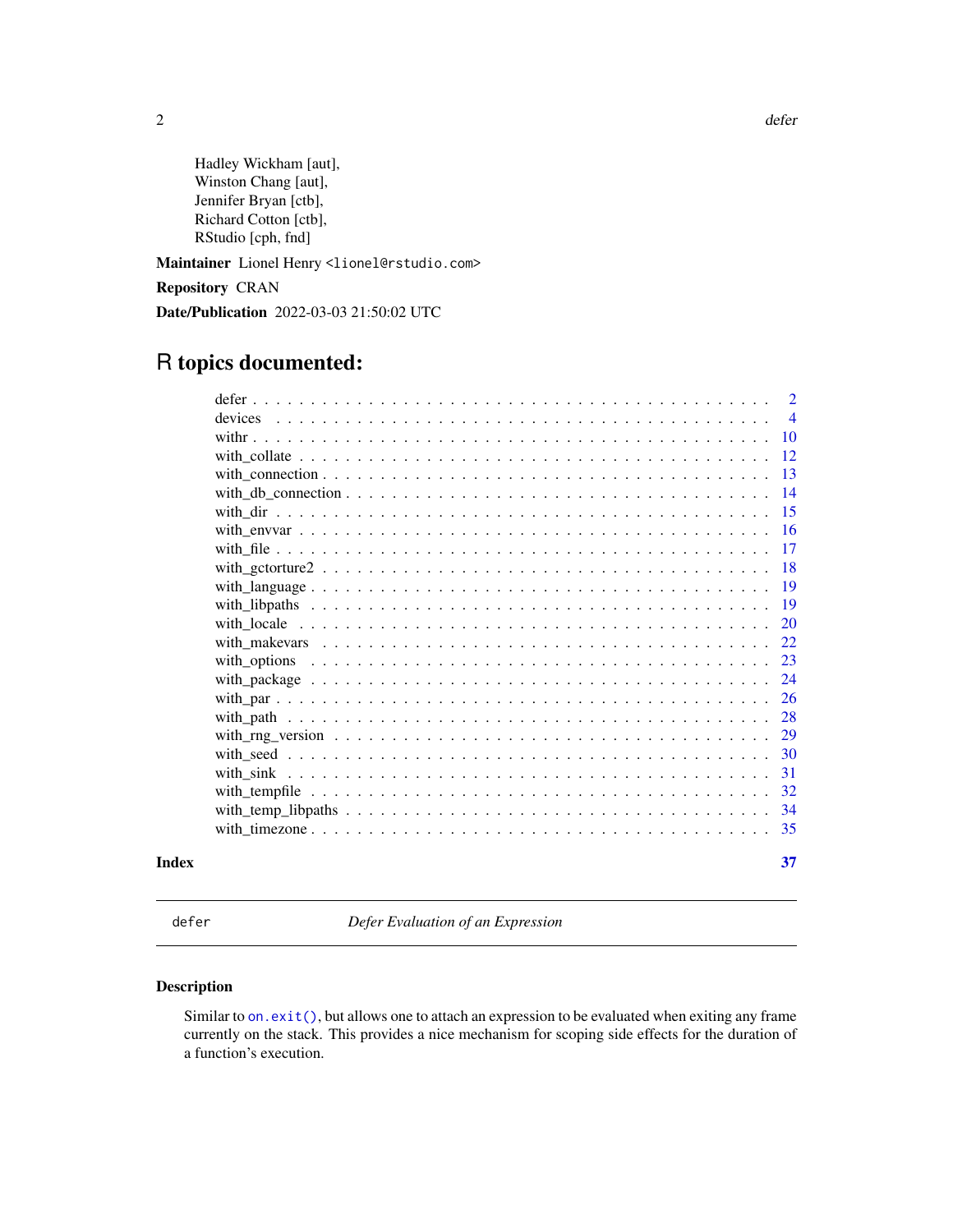<span id="page-2-0"></span>defer 3

### Usage

```
defer(expr, envir = parent.frame(), priority = c("first", "last"))
```

```
defer_parent(expr, priority = c("first", "last"))
```

```
deferred_run(envir = parent.frame())
```

```
deferred_clear(envir = parent.frame())
```
### Arguments

| expr     | [expression]<br>An expression to be evaluated.                                                                                                                               |
|----------|------------------------------------------------------------------------------------------------------------------------------------------------------------------------------|
| envir    | [environment]<br>Attach exit handlers to this environment. Typically, this should be either the<br>current environment or a parent frame (accessed through parent, frame()). |
| priority | [character(1)]<br>Specify whether this handler should be executed "first" or "last", relative to<br>any other registered handlers on this environment.                       |

### Details

defer() works by attaching handlers to the requested environment (as an attribute called "handlers"), and registering an exit handler that executes the registered handler when the function associated with the requested environment finishes execution.

Deferred events can be set on the global environment, primarily to facilitate the interactive development of code that is intended to be executed inside a function or test. A message alerts the user to the fact that an explicit deferred\_run() is the only way to trigger these deferred events. Use deferred\_clear() to clear them without evaluation. The global environment scenario is the main motivation for these functions.

### Examples

```
# define a 'local' function that creates a file, and
# removes it when the parent function has finished executing
local_file <- function(path) {
  file.create(path)
  defer_parent(unlink(path))
}
# create tempfile path
path <- tempfile()
# use 'local_file' in a function
local({
  local_file(path)
  stopifnot(file.exists(path))
})
```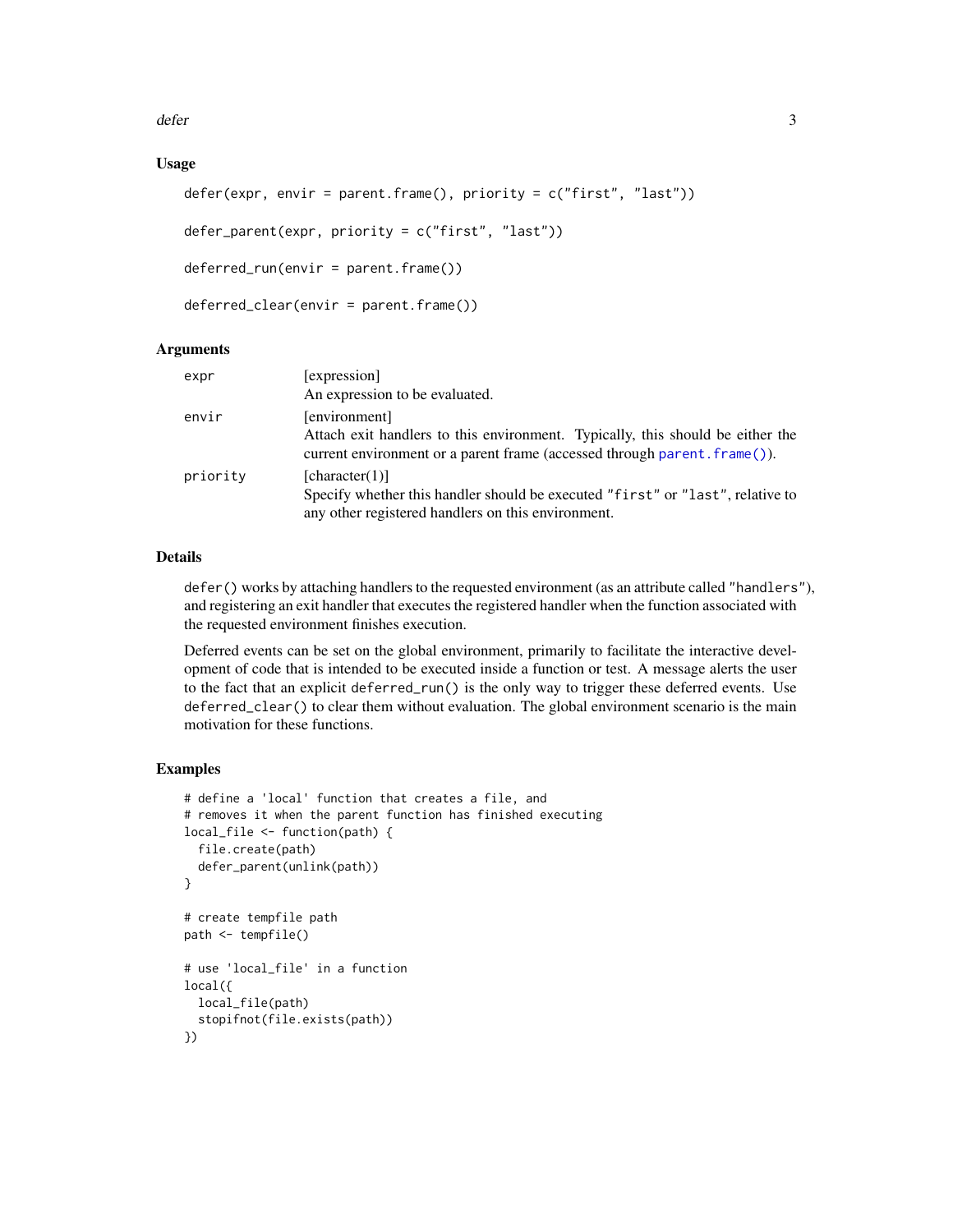#### 4 devices and the contract of the contract of the contract of the contract of the contract of the contract of the contract of the contract of the contract of the contract of the contract of the contract of the contract of

```
# file is deleted as we leave 'local' local
stopifnot(!file.exists(path))
# investigate how 'defer' modifies the
# executing function's environment
local({
  local_file(path)
  print(attributes(environment()))
})
# defer and trigger events on the global environment
defer(print("one"))
defer(print("two"))
deferred_run()
defer(print("three"))
deferred_clear()
deferred_run()
```
devices *Graphics devices*

#### Description

Temporarily use a graphics device.

```
with_bmp(new, code, ...)
local\_bmp(new = list(), ..., local\_envir = parent-frame())with_cairo_pdf(new, code, ...)
local_cairo_pdf(new = list(), ..., .local_envir = parent.frame())
with_cairo_ps(new, code, ...)
local\_cairo_ps(new = list(), ..., local\_envir = parent-frame())with_pdf(
  new,
  code,
 width,
  height,
  onefile,
  family,
  title,
```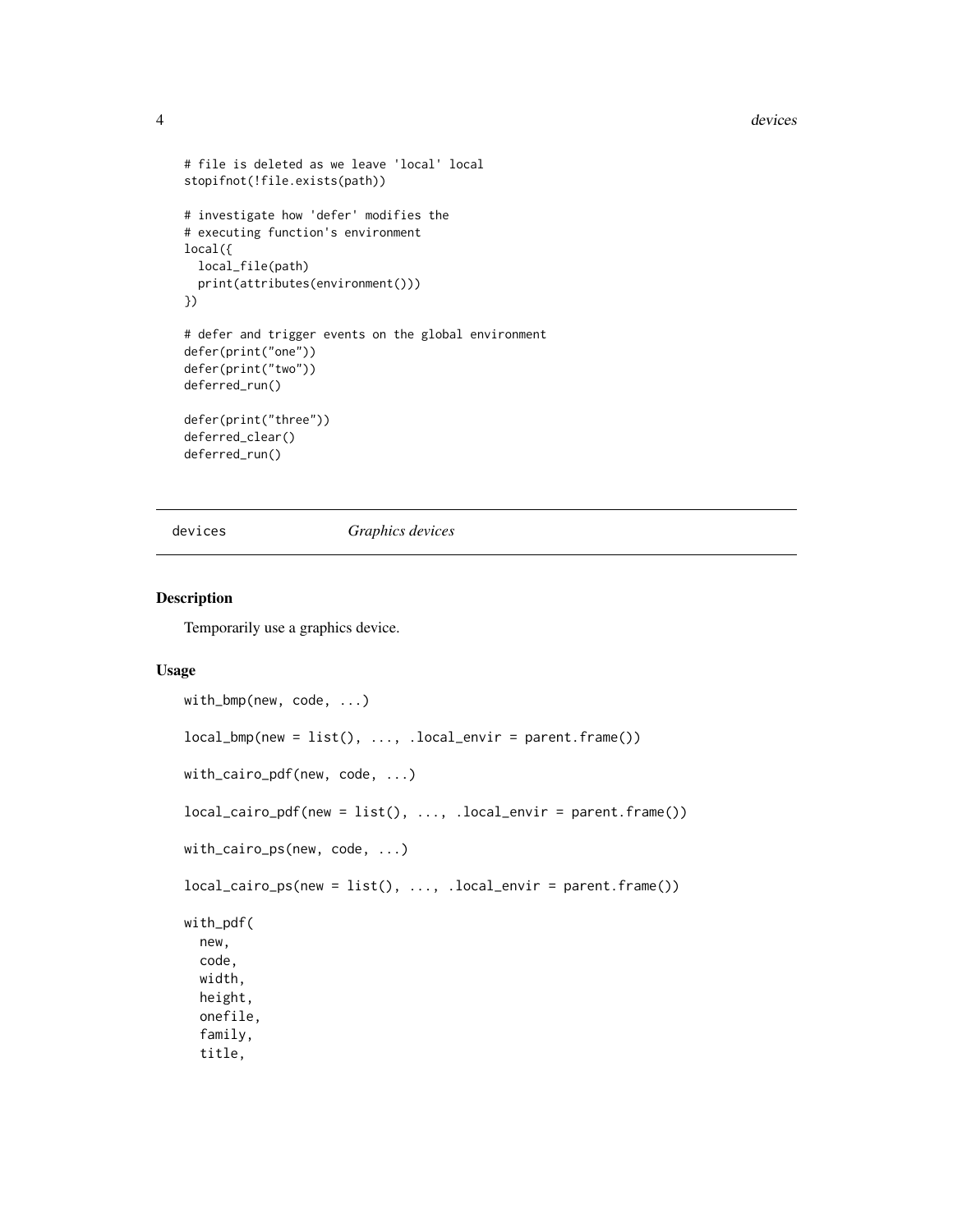```
fonts,
  version,
 paper,
  encoding,
  bg,
  fg,
 pointsize,
 pagecentre,
  colormodel,
  useDingbats,
  useKerning,
  fillOddEven,
 compress
)
local_pdf(
 new = list(),
 width,
 height,
 onefile,
  family,
  title,
  fonts,
  version,
  paper,
  encoding,
  bg,
  fg,
  pointsize,
 pagecentre,
  colormodel,
  useDingbats,
 useKerning,
  fillOddEven,
  compress,
  .local_envir = parent.frame()
\overline{\phantom{a}}with_postscript(
  new,
  code,
 onefile,
  family,
  title,
  fonts,
  encoding,
  bg,
  fg,
```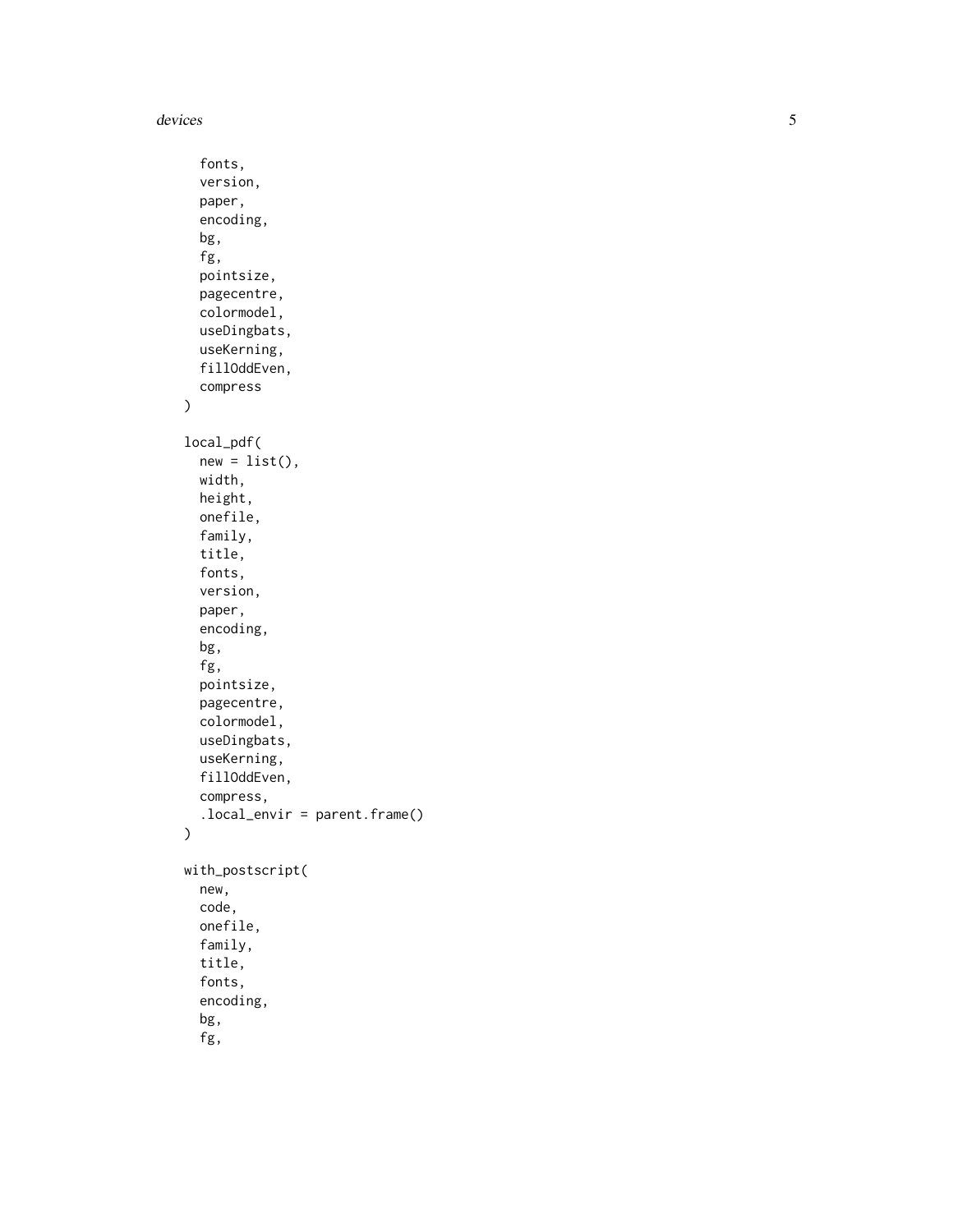**6** devices **devices devices devices devices devices devices** 

```
width,
 height,
 horizontal,
 pointsize,
 paper,
 pagecentre,
 print.it,
  command,
  colormodel,
 useKerning,
  fillOddEven
\mathcal{L}local_postscript(
 new = list(),
  onefile,
  family,
  title,
  fonts,
  encoding,
  bg,
  fg,
  width,
  height,
 horizontal,
 pointsize,
 paper,
 pagecentre,
 print.it,
 command,
  colormodel,
 useKerning,
  fillOddEven,
  .local_envir = parent.frame()
\mathcal{L}with_svg(
 new,
  code,
 width = 7,height = 7,
 pointsize = 12,
 onefile = FALSE,
  family = "sans",
 bg = "white",antialias = c("default", "none", "gray", "subpixel"),
  ...
\mathcal{L}
```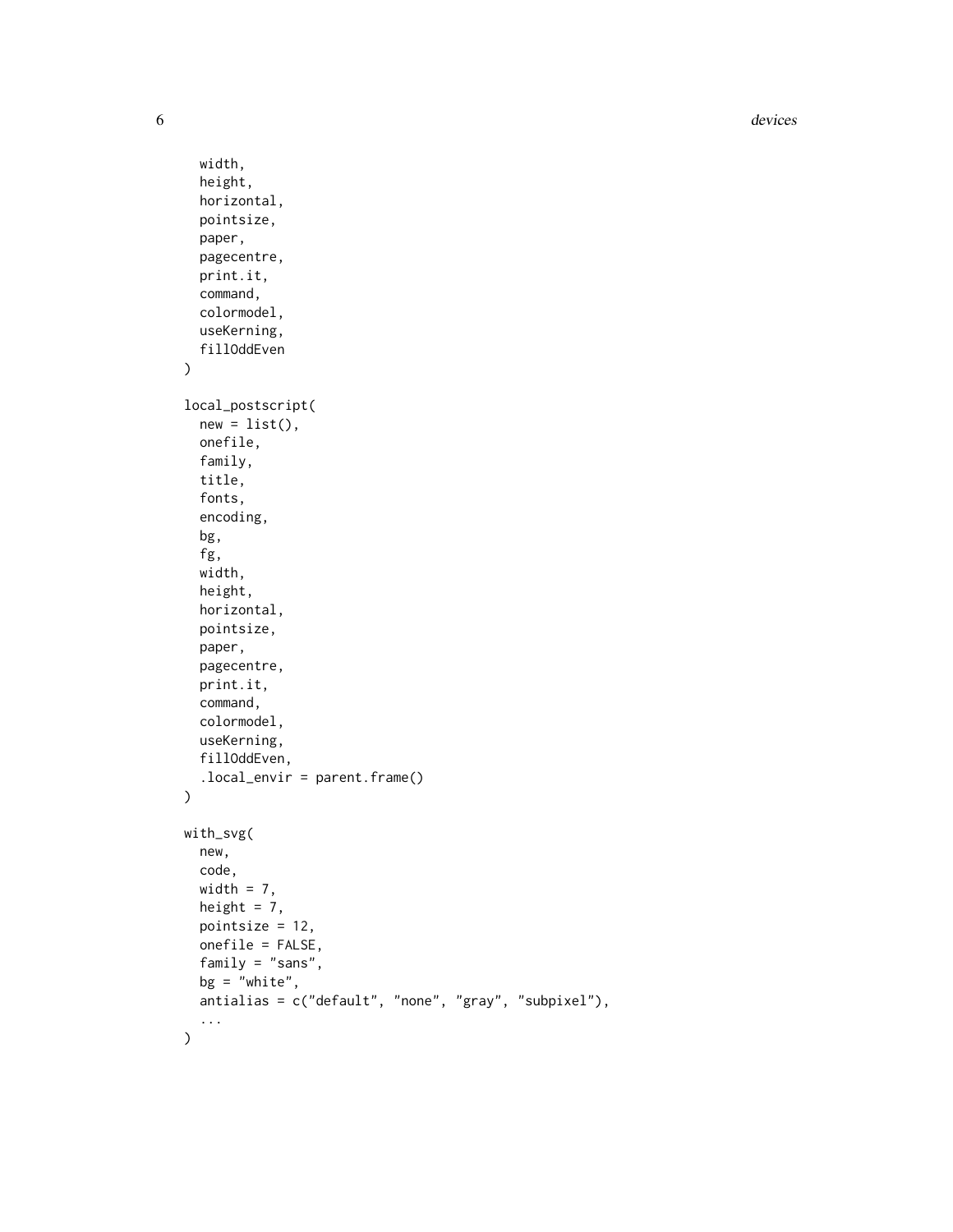devices **7** and 2000 methods and 2000 methods are considered as  $7\,$ 

```
local_svg(
 new = list(),
 width = 7,height = 7,
 pointsize = 12,
 onefile = FALSE,
  family = "sans",
 bg = "white",antialias = c("default", "none", "gray", "subpixel"),
  ...,
  .local_envir = parent.frame()
)
with_tiff(new, code, ...)
local\_tiff(new = list(), ..., local\_envir = parent-frame())with_xfig(
  new,
  code,
  onefile = FALSE,
  encoding = "none",
  paper = "default",
  horizontal = TRUE,
 width = \theta,
  height = 0,
  family = "Helvetica",
  pointsize = 12,
 bg = "transparent",
  fg = "black",
  pagecentre = TRUE,
  defaultfont = FALSE,textspecial = FALSE
\mathcal{L}local_xfig(
  new = list(),
  onefile = FALSE,
  encoding = "none",
  paper = "default",
  horizontal = TRUE,
 width = \theta,
  height = 0,
  family = "Helvetica",
  pointsize = 12,
  bg = "transparent",
  fg = "black",
```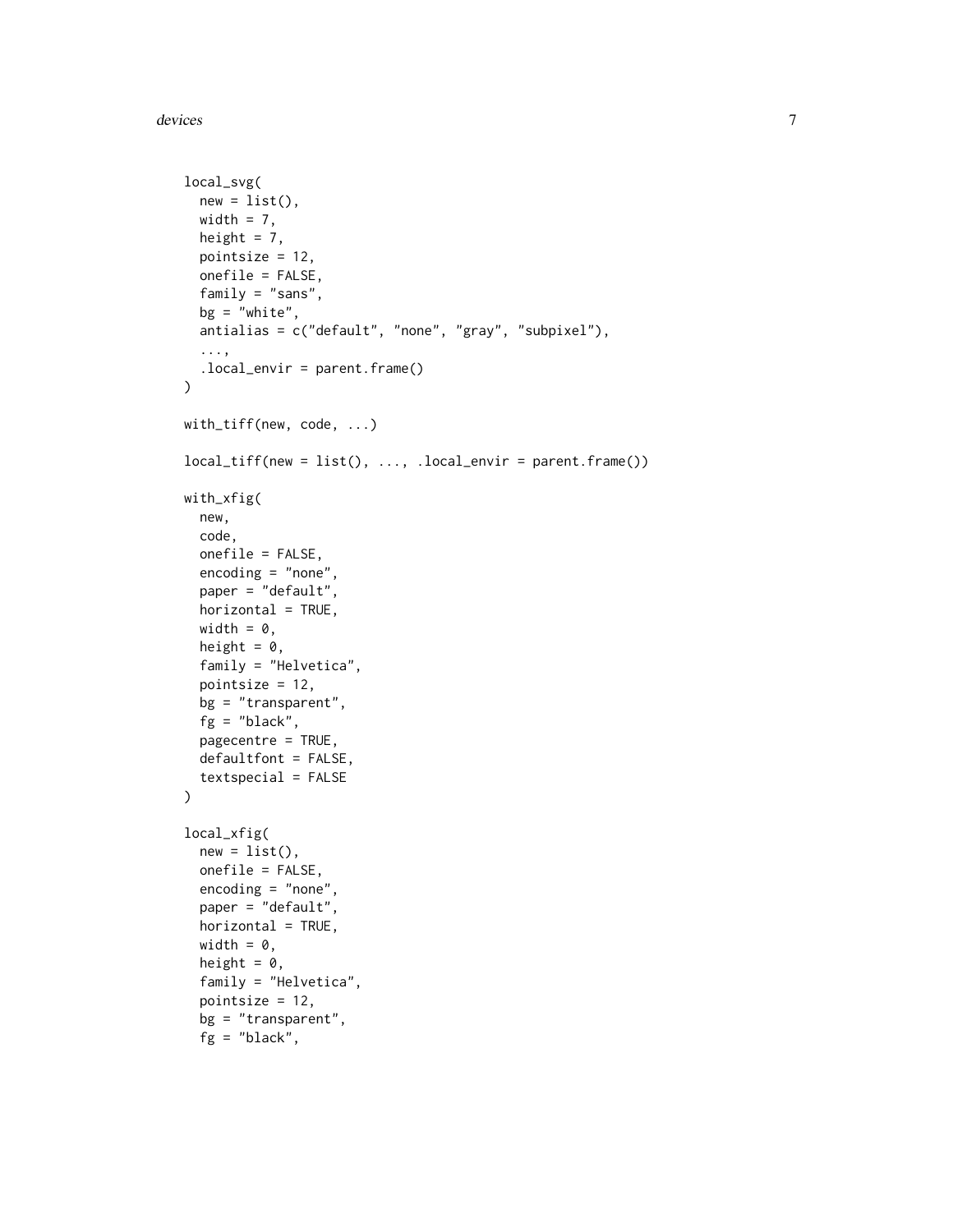#### 8 devices and the contract of the contract of the contract of the contract of the contract of the contract of the contract of the contract of the contract of the contract of the contract of the contract of the contract of

```
pagecentre = TRUE,
 defaultfont = FALSE,
 textspecial = FALSE,
  .local_envir = parent.frame()
\mathcal{L}with_png(new, code, ...)
local_png(new = list(), ..., .local_envir = parent.frame())
with_jpeg(new, code, ...)
local_jpeg(new = list(), ..., .local_envir = parent.frame())
```
### Arguments

| new          | [named character]<br>New graphics device                                                                                                                                                                                                                                                                                                                                                                                                                          |
|--------------|-------------------------------------------------------------------------------------------------------------------------------------------------------------------------------------------------------------------------------------------------------------------------------------------------------------------------------------------------------------------------------------------------------------------------------------------------------------------|
| code         | [any]<br>Code to execute in the temporary environment                                                                                                                                                                                                                                                                                                                                                                                                             |
|              | Additional arguments passed to the graphics device.                                                                                                                                                                                                                                                                                                                                                                                                               |
| .local_envir | [environment]<br>The environment to use for scoping.                                                                                                                                                                                                                                                                                                                                                                                                              |
| width        | the width of the device in inches.                                                                                                                                                                                                                                                                                                                                                                                                                                |
| height       | the height of the device in inches.                                                                                                                                                                                                                                                                                                                                                                                                                               |
| onefile      | should all plots appear in one file or in separate files?                                                                                                                                                                                                                                                                                                                                                                                                         |
| family       | one of the device-independent font families, "sans", "serif" and "mono", or a<br>character string specify a font family to be searched for in a system-dependent<br>way.                                                                                                                                                                                                                                                                                          |
|              | On unix-alikes (incl.\ Mac), see the 'Cairo fonts' section in the help for $X11$ .                                                                                                                                                                                                                                                                                                                                                                                |
| title        | title string to embed as the '/Title' field in the file. Defaults to "R Graphics<br>Output".                                                                                                                                                                                                                                                                                                                                                                      |
| fonts        | a character vector specifying R graphics font family names for additional fonts<br>which will be included in the PDF file. Defaults to NULL.                                                                                                                                                                                                                                                                                                                      |
| version      | a string describing the PDF version that will be required to view the output. This<br>is a minimum, and will be increased (with a warning) if necessary. Defaults to<br>"1.4", but see 'Details'.                                                                                                                                                                                                                                                                 |
| paper        | the target paper size. The choices are "a4", "letter", "legal" (or "us")<br>and "executive" (and these can be capitalized), or "a4r" and "USr" for ro-<br>tated ('landscape'). The default is "special", which means that the width and<br>height specify the paper size. A further choice is "default"; if this is selected,<br>the papersize is taken from the option "papersize" if that is set and as "a4" if<br>it is unset or empty. Defaults to "special". |
| encoding     | the name of an encoding file. See postscript for details. Defaults to "default".                                                                                                                                                                                                                                                                                                                                                                                  |
| bg           | the initial background colour: can be overridden by setting par("bg").                                                                                                                                                                                                                                                                                                                                                                                            |

<span id="page-7-0"></span>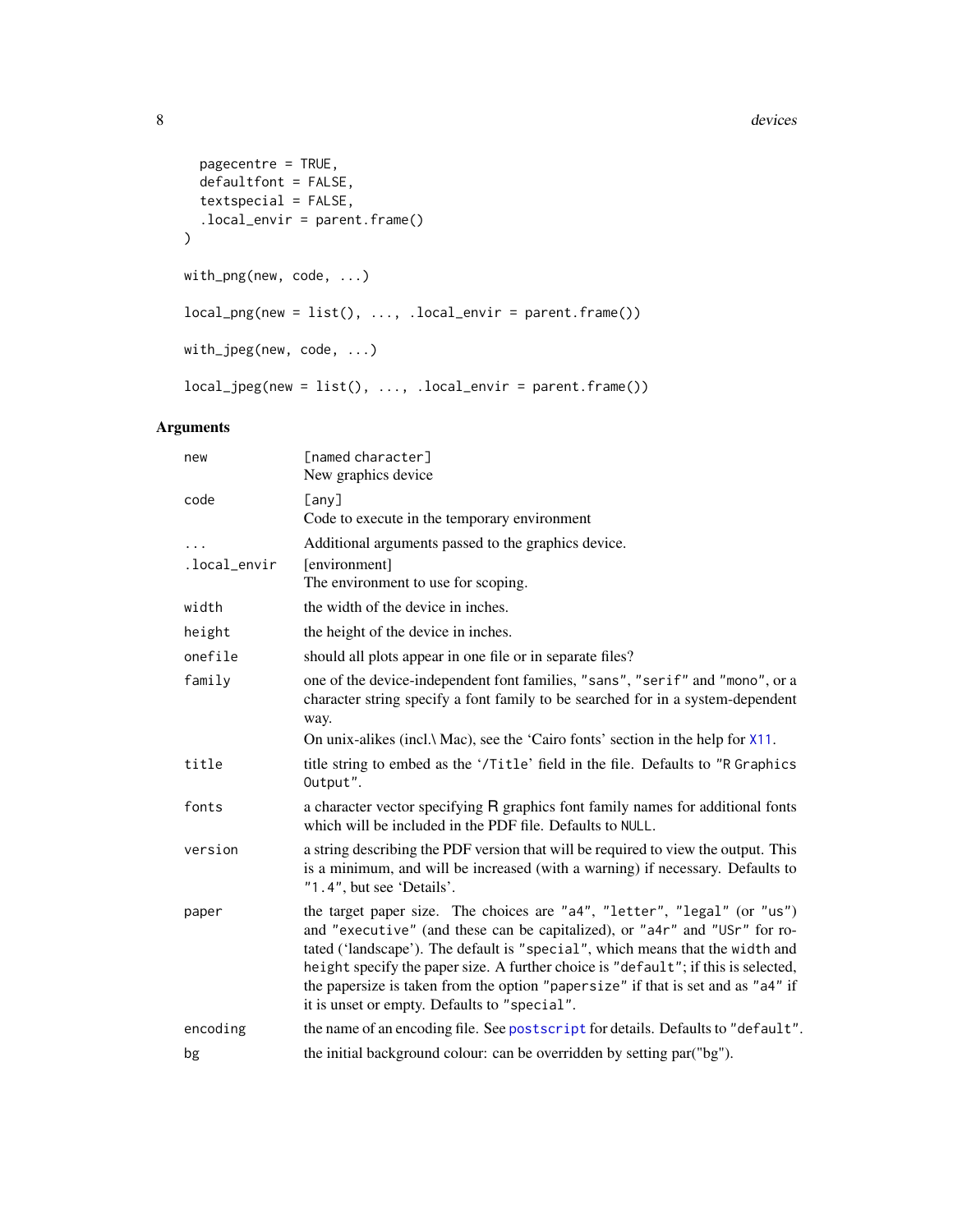<span id="page-8-0"></span>devices **9** 

| fg          | the initial foreground color to be used. Defaults to "black".                                                                                                                                                                                                                                                                                                                                                               |
|-------------|-----------------------------------------------------------------------------------------------------------------------------------------------------------------------------------------------------------------------------------------------------------------------------------------------------------------------------------------------------------------------------------------------------------------------------|
| pointsize   | the default pointsize of plotted text (in big points).                                                                                                                                                                                                                                                                                                                                                                      |
| pagecentre  | logical: should the device region be centred on the page? $-$ is only relevant for<br>paper != "special". Defaults to TRUE.                                                                                                                                                                                                                                                                                                 |
| colormodel  | a character string describing the color model: currently allowed values are "srgb",<br>"gray" (or "grey") and "cmyk". Defaults to "srgb". See section 'Color mod-<br>els'.                                                                                                                                                                                                                                                  |
| useDingbats | logical. Should small circles be rendered via the Dingbats font? Defaults to<br>FALSE. If TRUE, this can produce smaller and better output, but there can font<br>display problems in broken PDF viewers: although this font is one of the 14<br>guaranteed to be available in all PDF viewers, that guarantee is not always hon-<br>oured.<br>For Unix-alikes (including macOS) see the 'Note' for a possible fix for some |
|             | viewers.                                                                                                                                                                                                                                                                                                                                                                                                                    |
| useKerning  | logical. Should kerning corrections be included in setting text and calculating<br>string widths? Defaults to TRUE.                                                                                                                                                                                                                                                                                                         |
| fillOddEven | logical controlling the polygon fill mode: see polygon for details. Defaults to<br>FALSE.                                                                                                                                                                                                                                                                                                                                   |
| compress    | logical. Should PDF streams be generated with Flate compression? Defaults to<br>TRUE.                                                                                                                                                                                                                                                                                                                                       |
| horizontal  | the orientation of the printed image, a logical. Defaults to true, that is landscape<br>orientation on paper sizes with width less than height.                                                                                                                                                                                                                                                                             |
| print.it    | logical: should the file be printed when the device is closed? (This only applies<br>if file is a real file name.) Defaults to false.                                                                                                                                                                                                                                                                                       |
| command     | the command to be used for 'printing'. Defaults to "default", the value of<br>option "printcmd". The length limit is 2*PATH_MAX, typically 8096 bytes on<br>unix systems and 520 bytes on windows.                                                                                                                                                                                                                          |
| antialias   | string, the type of anti-aliasing (if any) to be used; defaults to "default".                                                                                                                                                                                                                                                                                                                                               |
| defaultfont | logical: should the device use xfig's default font?                                                                                                                                                                                                                                                                                                                                                                         |
| textspecial | logical: should the device set the textspecial flag for all text elements. This is<br>useful when generating pstex from xfig figures.                                                                                                                                                                                                                                                                                       |

### Value

[any]

The results of the evaluation of the code argument.

### Functions

- with\_bmp: BMP device
- with\_cairo\_pdf: CAIRO\_PDF device
- with\_cairo\_ps: CAIRO\_PS device
- with\_pdf: PDF device
- with\_postscript: POSTSCRIPT device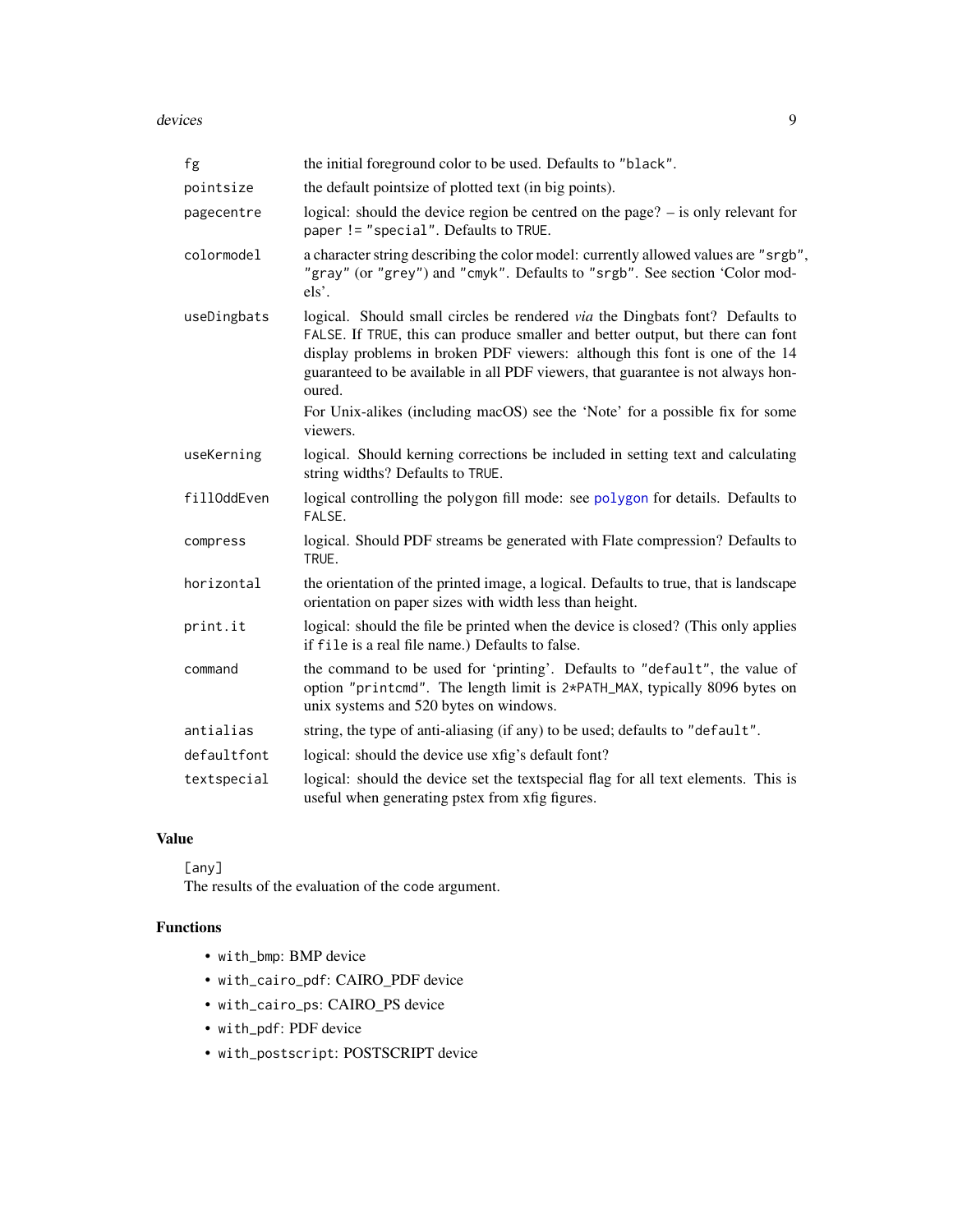- <span id="page-9-0"></span>• with\_svg: SVG device
- with\_tiff: TIFF device
- with\_xfig: XFIG device
- with\_png: PNG device
- with\_jpeg: JPEG device

### See Also

[withr](#page-9-1) for examples

[Devices](#page-0-0)

#### Examples

```
# dimensions are in inches
with_pdf(file.path(tempdir(), "test.pdf"), width = 7, height = 5,
  plot(runif(5))
)
# dimensions are in pixels
with_png(file.path(tempdir(), "test.png"), width = 800, height = 600,
  plot(runif(5))
\overline{\phantom{a}}
```
<span id="page-9-1"></span>

withr *Execute code in temporarily altered environment*

#### Description

All functions prefixed by with\_ work as follows. First, a particular aspect of the global environment is modified (see below for a list). Then, custom code (passed via the code argument) is executed. Upon completion or error, the global environment is restored to the previous state. Each with\_ function has a local\_ variant, which instead resets the state when the current evaluation context ends (such as the end of a function).

### Arguments pattern

| new |            | [various] Values for setting                 |
|-----|------------|----------------------------------------------|
|     | code [any] | Code to execute in the temporary environment |
| .   |            | Further arguments                            |

#### Usage pattern

with\_...(new,code,...)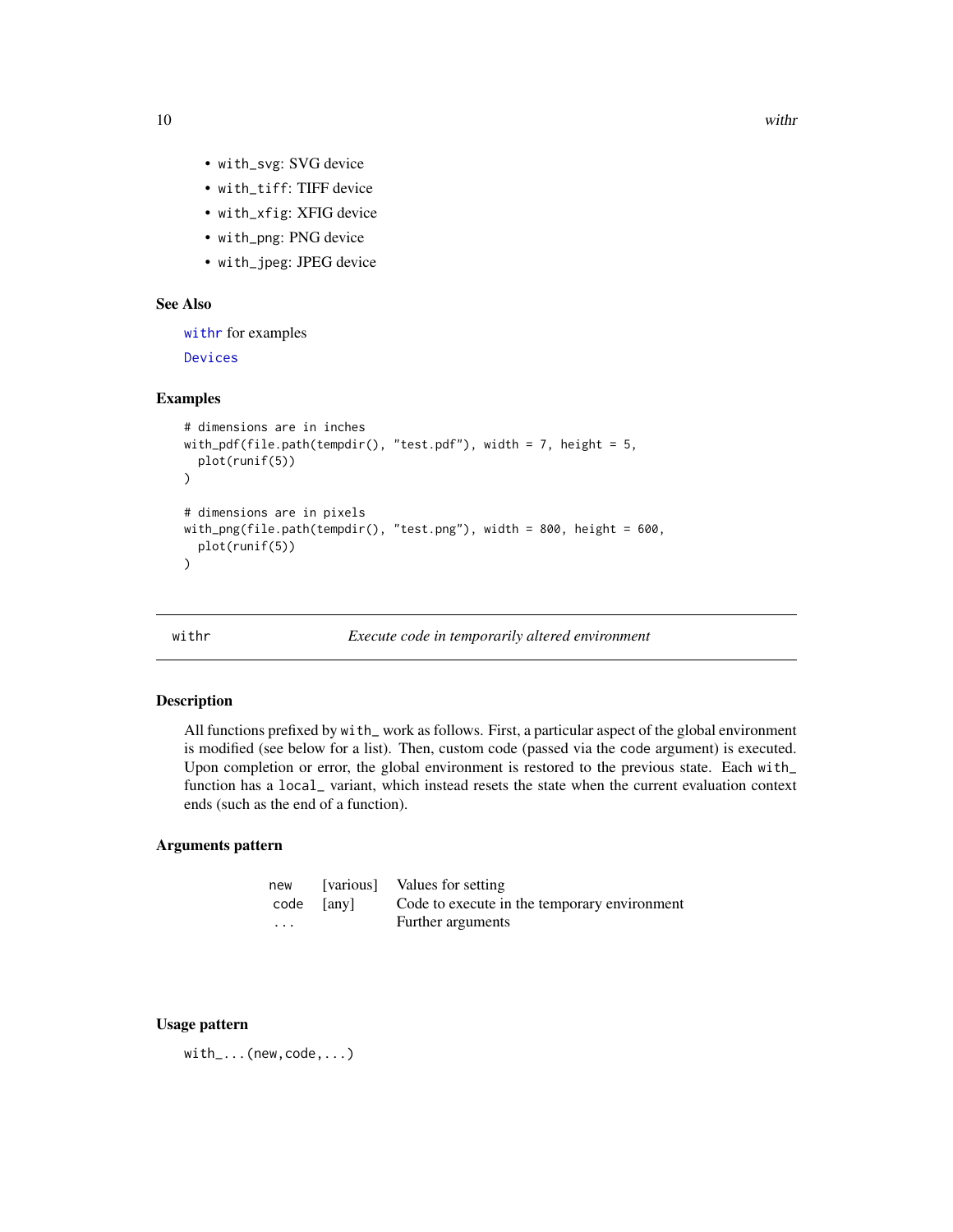<span id="page-10-0"></span>with the contract of the contract of the contract of the contract of the contract of the contract of the contract of the contract of the contract of the contract of the contract of the contract of the contract of the contr

### withr functions

- [with\\_collate\(\)](#page-11-1): collation order
- [with\\_dir\(\)](#page-14-1): working directory
- [with\\_envvar\(\)](#page-15-1): environment variables
- [with\\_libpaths\(\)](#page-18-1): library paths, replacing current libpaths
- [with\\_locale\(\)](#page-19-1): any locale setting
- [with\\_makevars\(\)](#page-21-1): Makevars variables
- [with\\_options\(\)](#page-22-1): options
- [with\\_par\(\)](#page-25-1): graphics parameters
- [with\\_path\(\)](#page-27-1): PATH environment variable
- [with\\_sink\(\)](#page-30-1): output redirection

#### Creating new "with" functions

All with\_ functions are created by a helper function, [with\\_\(\)](#page-0-0). This functions accepts two arguments: a setter function and an optional resetter function. The setter function is expected to change the global state and return an "undo instruction". This undo instruction is then passed to the resetter function, which changes back the global state. In many cases, the setter function can be used naturally as resetter.

#### Author(s)

Maintainer: Lionel Henry <lionel@rstudio.com>

Authors:

- Jim Hester
- Kirill Müller <krlmlr+r@mailbox.org>
- Kevin Ushey <kevinushey@gmail.com>
- Hadley Wickham <hadley@rstudio.com>
- Winston Chang

Other contributors:

- Jennifer Bryan [contributor]
- Richard Cotton [contributor]
- RStudio [copyright holder]

#### See Also

Useful links:

- <https://withr.r-lib.org>
- <https://github.com/r-lib/withr#readme>
- Report bugs at <https://github.com/r-lib/withr/issues>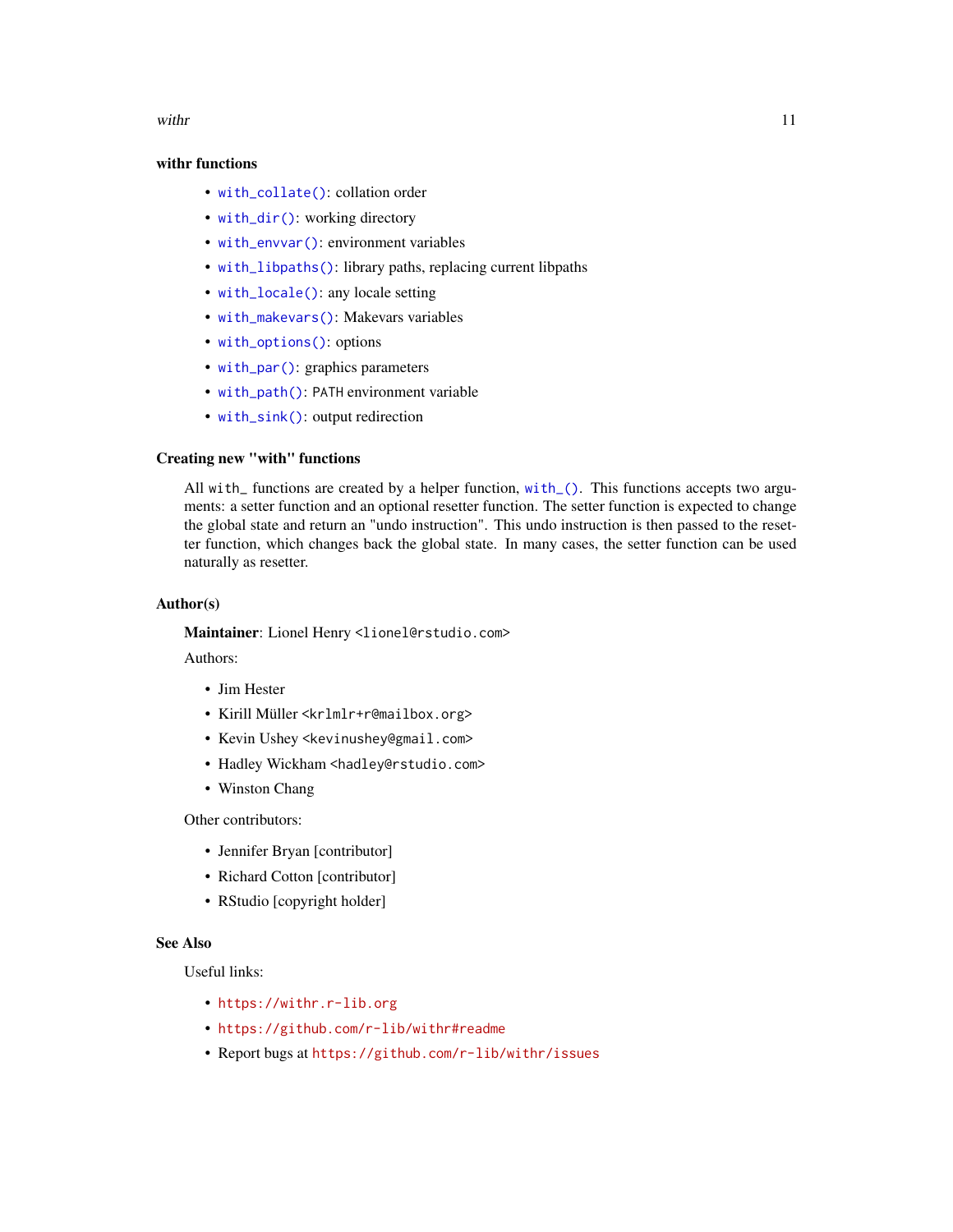### Examples

```
getwd()
with_dir(tempdir(), getwd())
getwd()
Sys.getenv("WITHR")
with_envvar(c("WITHR" = 2), Sys.getenv("WITHR"))
Sys.getenv("WITHR")
with_envvar(c("A" = 1),
  with_envvar(c("A" = 2), action = "suffix", Sys.getenv("A"))
\mathcal{L}# local variants are best used within other functions
f \leftarrow function(x) {
 local_envvar(c("WITHR" = 2))
 Sys.getenv("WITHR")
}
Sys.getenv("WITHR")
```
<span id="page-11-1"></span>with\_collate *Collation Order*

### Description

Temporarily change collation order by changing the value of the LC\_COLLATE locale.

#### Usage

```
with_collate(new, code)
local_collate(new = list(), .local_envir = parent.frame())
```
### Arguments

| new          | [character(1)]                                              |
|--------------|-------------------------------------------------------------|
|              | New collation order                                         |
| code         | $[$ any $]$<br>Code to execute in the temporary environment |
| .local_envir | [environment]<br>The environment to use for scoping.        |

### Value

[any] The results of the evaluation of the code argument.

<span id="page-11-0"></span>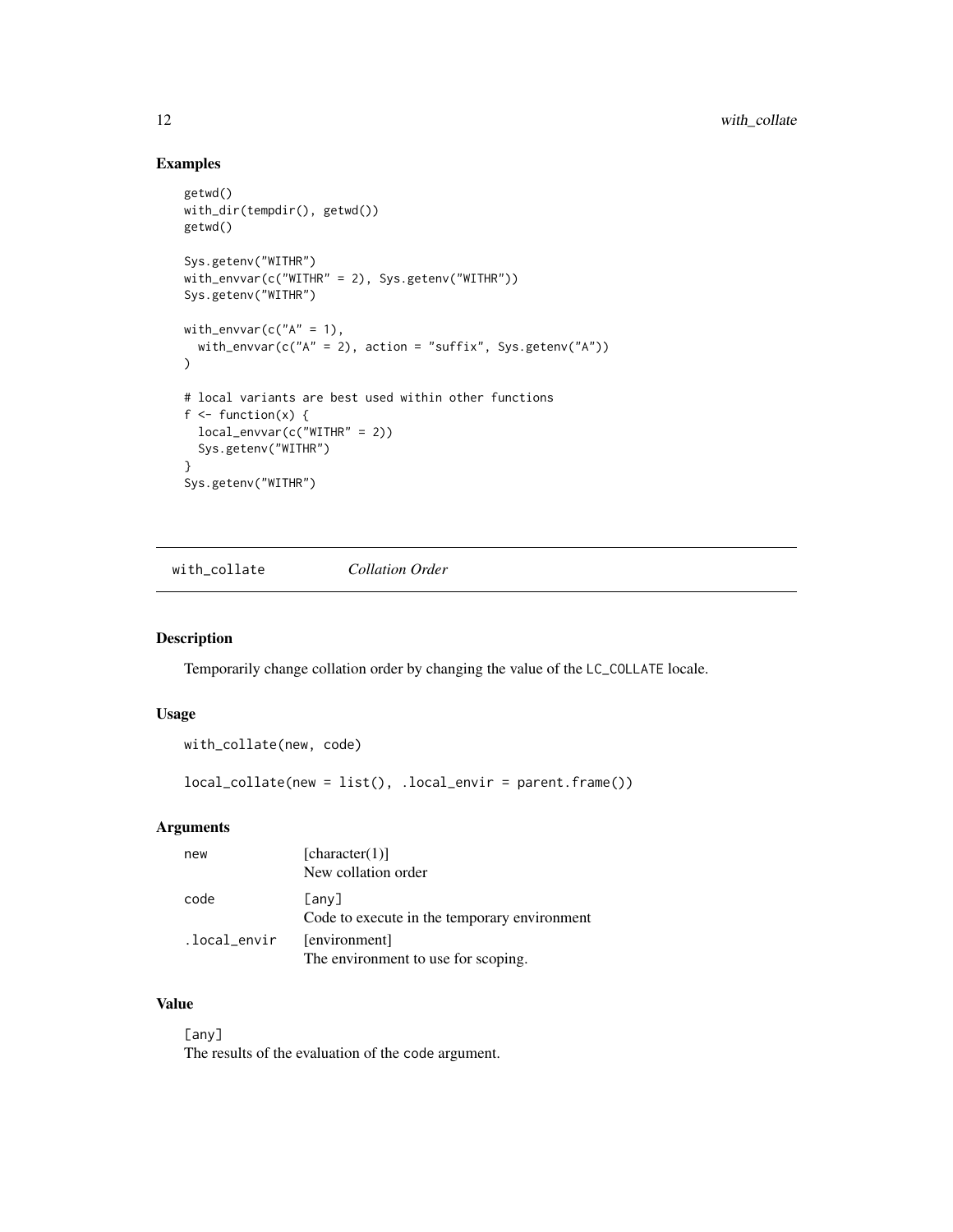<span id="page-12-0"></span>with\_connection 13

### See Also

[withr](#page-9-1) for examples

### Examples

```
# Modify collation order:
x <- c("bernard", "bérénice", "béatrice", "boris")
with_collate("fr_FR", sort(x))
with_collate("C", sort(x))
```
with\_connection *Connections which close themselves*

### Description

R file connections which are automatically closed.

### Usage

```
with_connection(con, code)
```
local\_connection(con, .local\_envir = parent.frame())

### Arguments

| con          | For with connection () a named list with the connection (s) to create. For<br>local_connection() the code to create a single connection, which is then re-<br>turned. |
|--------------|-----------------------------------------------------------------------------------------------------------------------------------------------------------------------|
| code         | [any]<br>Code to execute in the temporary environment                                                                                                                 |
| .local_envir | [environment]<br>The environment to use for scoping.                                                                                                                  |

### Value

[any] The results of the evaluation of the code argument.

### See Also

with r for examples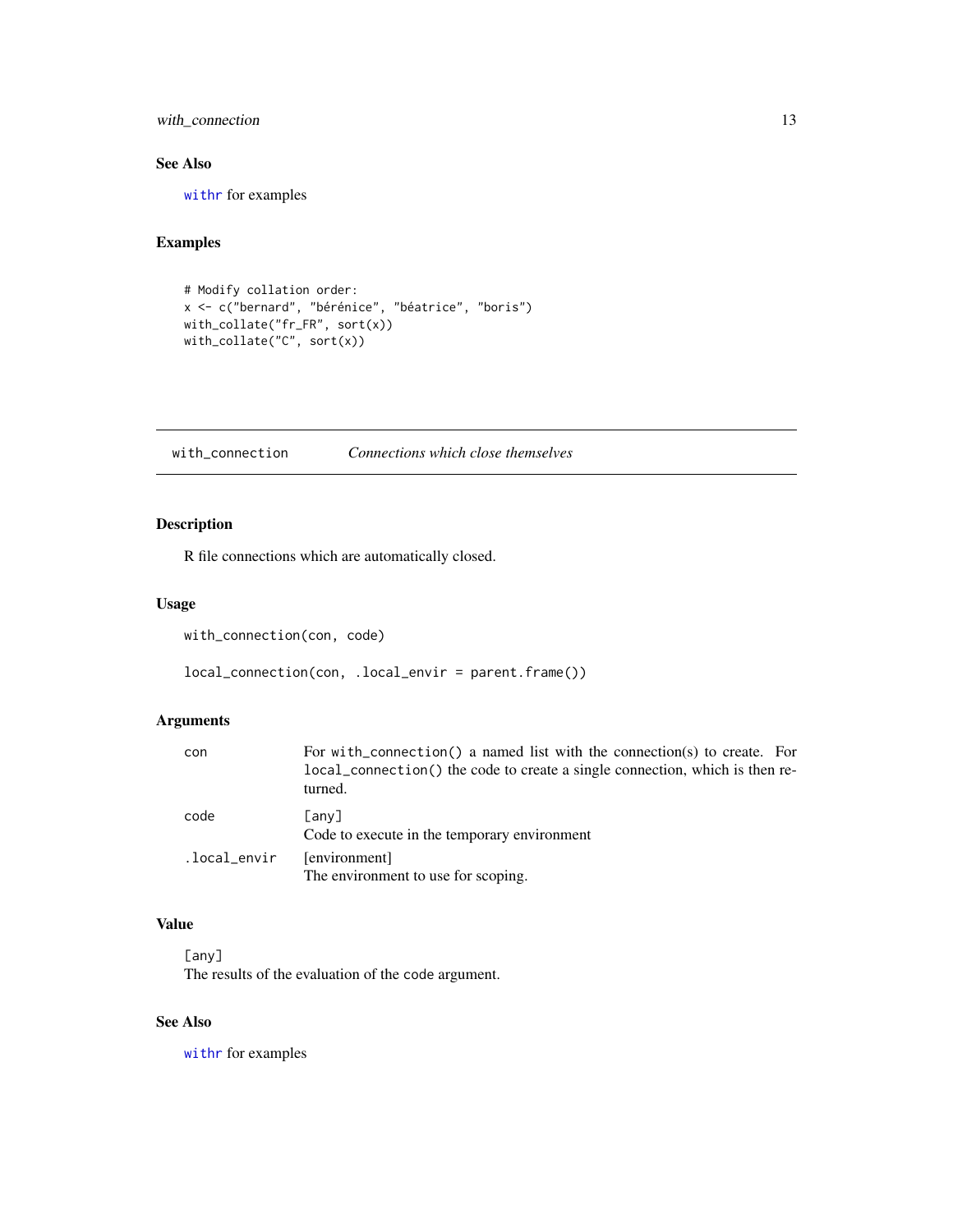### <span id="page-13-0"></span>Examples

```
with_connection(list(con = file("foo", "w")), {
  writeLines(c("foo", "bar"), con)
})
read_foo <- function() {
  readLines(local_connection(file("foo", "r")))
}
read_foo()
unlink("foo")
```
with\_db\_connection *DBMS Connections which disconnect themselves.*

### Description

Connections to Database Management Systems which automatically disconnect. In particular connections which are created with DBI::dbConnect() and closed with DBI::dbDisconnect().

### Usage

with\_db\_connection(con, code)

local\_db\_connection(con, .local\_envir = parent.frame())

#### Arguments

| con          | For with db connection () a named list with the connection (s) to create. For<br>local_db_connection() the code to create a single connection, which is then<br>returned. |
|--------------|---------------------------------------------------------------------------------------------------------------------------------------------------------------------------|
| code         | [any]<br>Code to execute in the temporary environment                                                                                                                     |
| .local_envir | [environment]<br>The environment to use for scoping.                                                                                                                      |

### Value

[any] The results of the evaluation of the code argument.

### See Also

[withr](#page-9-1) for examples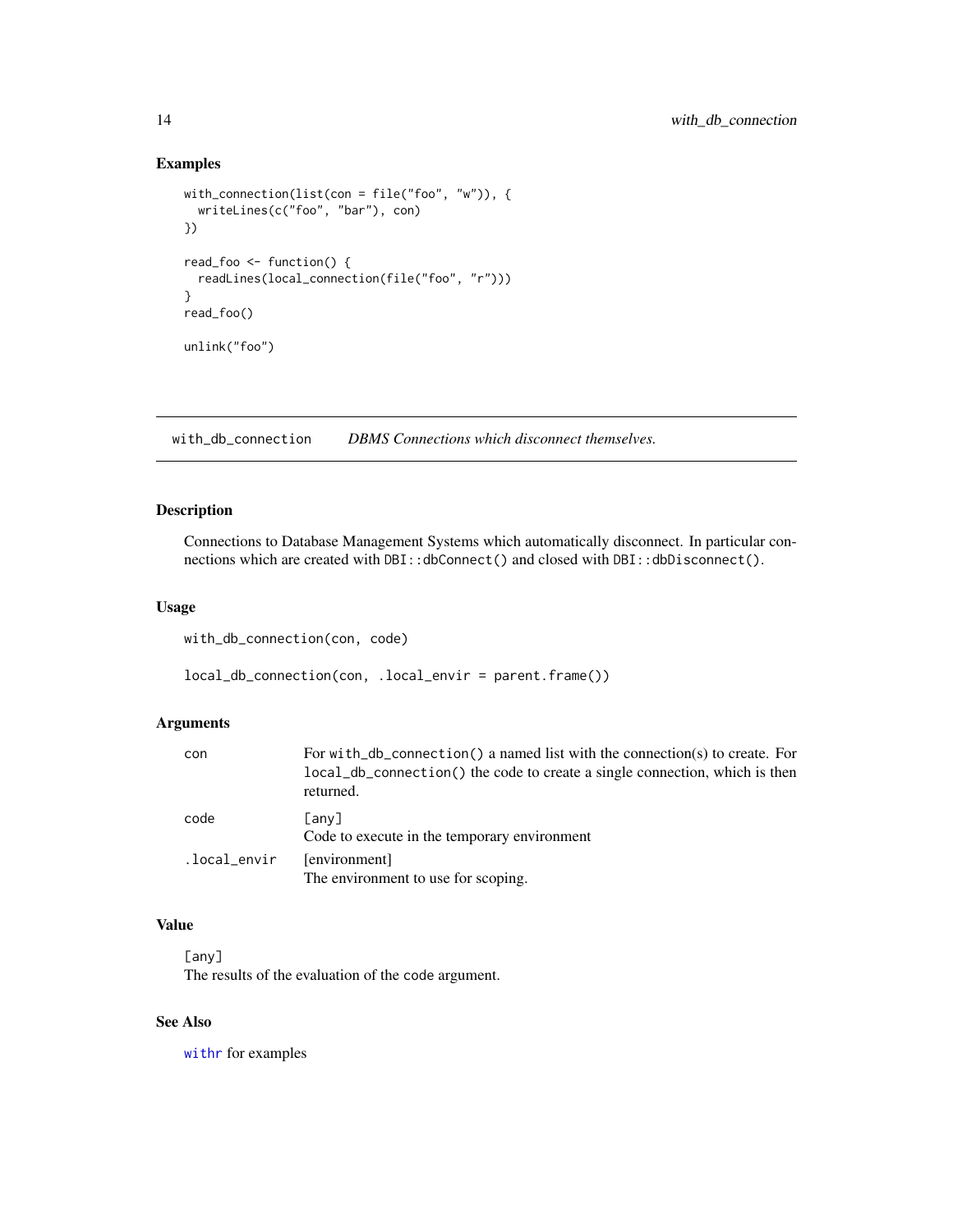#### <span id="page-14-0"></span>with\_dir 15

### Examples

```
db <- tempfile()
with_db_connection(
  list(con = DBI::dbConnect(RSQLite::SQLite(), db)), {
    DBI::dbWriteTable(con, "mtcars", mtcars)
})
head_db_table <- function(...) {
  con <- local_db_connection(DBI::dbConnect(RSQLite::SQLite(), db))
  head(DBI::dbReadTable(con, "mtcars"), ...)
}
head_db_table()
unlink(db)
```
#### <span id="page-14-1"></span>with\_dir *Working directory*

### Description

Temporarily change the current working directory.

#### Usage

with\_dir(new, code)

 $local\_dir(new = list(), .local\_envir = parent-frame())$ 

### Arguments

| new          | [character(1)]<br>New working directory               |
|--------------|-------------------------------------------------------|
| code         | [any]<br>Code to execute in the temporary environment |
| .local_envir | [environment]<br>The environment to use for scoping.  |

### Value

[any] The results of the evaluation of the code argument.

### See Also

[withr](#page-9-1) for examples [setwd\(\)](#page-0-0)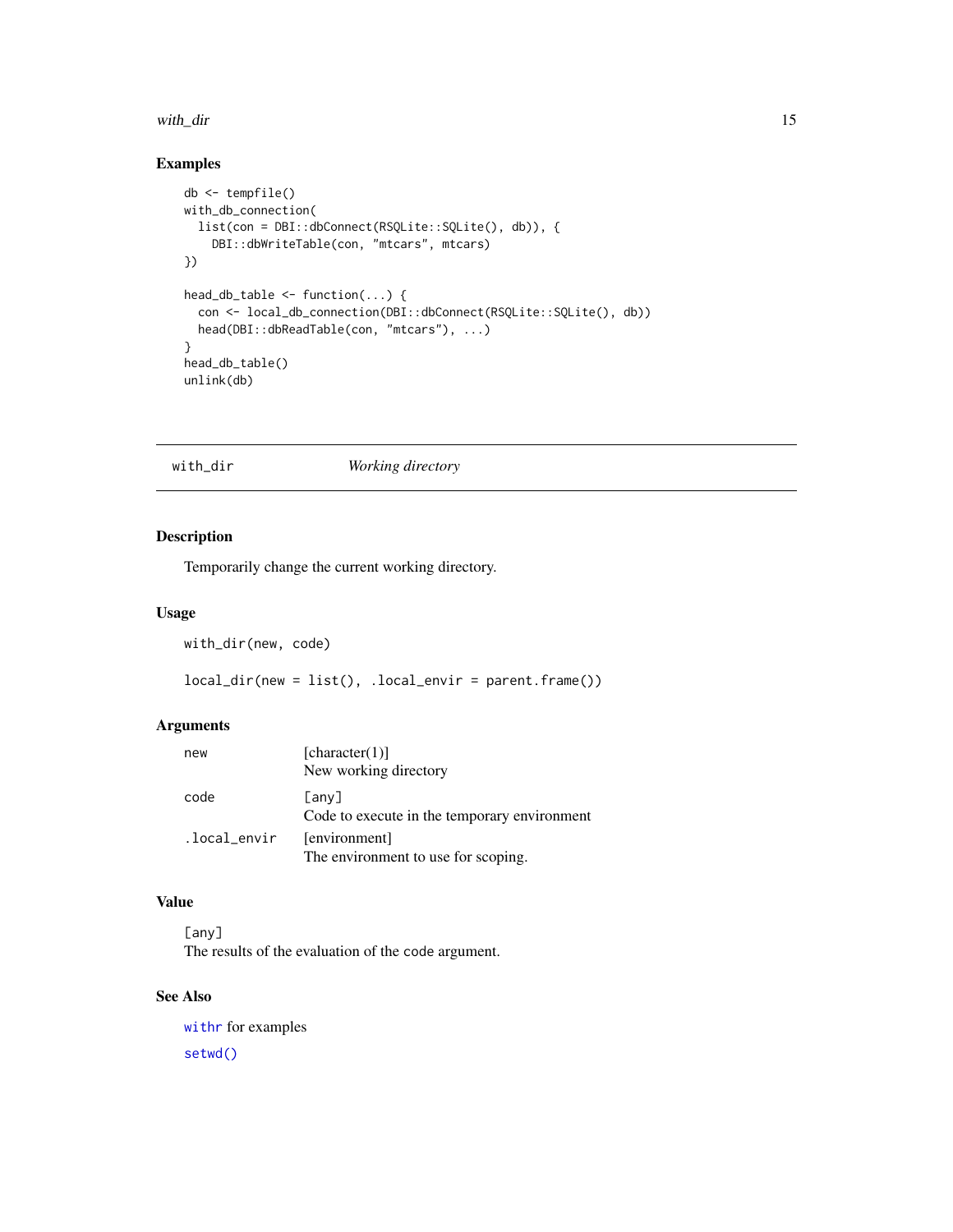### Examples

getwd()

```
with_dir(tempdir(), getwd())
```
<span id="page-15-1"></span>with\_envvar *Environment variables*

### Description

Temporarily change system environment variables.

### Usage

```
with_envvar(new, code, action = "replace")
local_envvar(
  .new = list(),
  ...,
  action = "replace",
  .local_envir = parent.frame()
\overline{\phantom{a}}
```
### Arguments

| new, .new         | [named character]<br>New environment variables                                                          |
|-------------------|---------------------------------------------------------------------------------------------------------|
| code              | [any]<br>Code to execute in the temporary environment                                                   |
| action            | should new values "replace", "prefix" or "suffix" existing variables with<br>the same name.             |
| .<br>.local_envir | Named arguments with new environment variables.<br>[environment]<br>The environment to use for scoping. |

### Details

if NA is used those environment variables will be unset. If there are any duplicated variable names only the last one is used.

### Value

[any] The results of the evaluation of the code argument.

<span id="page-15-0"></span>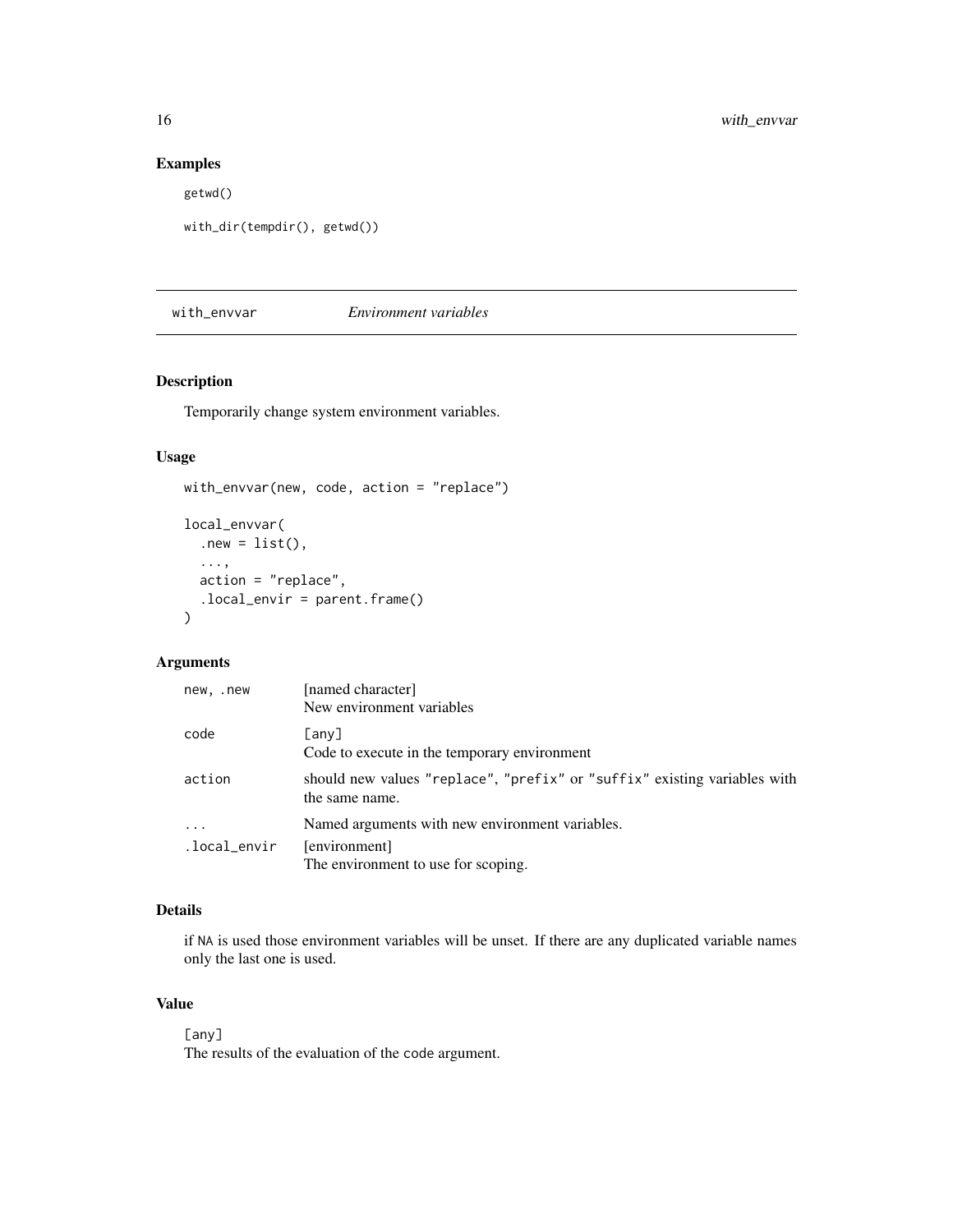#### <span id="page-16-0"></span>with  $_{\text{file}}$  17

### See Also

[withr](#page-9-1) for examples

[Sys.setenv\(\)](#page-0-0)

### Examples

```
with_envvar(new = c("GITHUB_PAT" = "abcdef"), Sys.getenv("GITHUB_PAT"))
```

```
# with_envvar unsets variables after usage
Sys.getenv("TEMP_SECRET")
with_envvar(new = c("TEMP_SECRET" = "secret"), Sys.getenv("TEMP_SECRET"))
Sys.getenv("TEMP_SECRET")
```
### Description

Create files, which are then automatically removed afterwards.

#### Usage

```
with_file(file, code)
```
local\_file(.file, ..., .local\_envir = parent.frame())

### Arguments

| file. .file  | [named list]<br>Files to create.                          |
|--------------|-----------------------------------------------------------|
| code         | [any]<br>Code to execute in the temporary environment     |
|              | Additional (possibly named) arguments of files to create. |
| .local_envir | [environment]<br>The environment to use for scoping.      |

### Value

[any] The results of the evaluation of the code argument.

#### See Also

with r for examples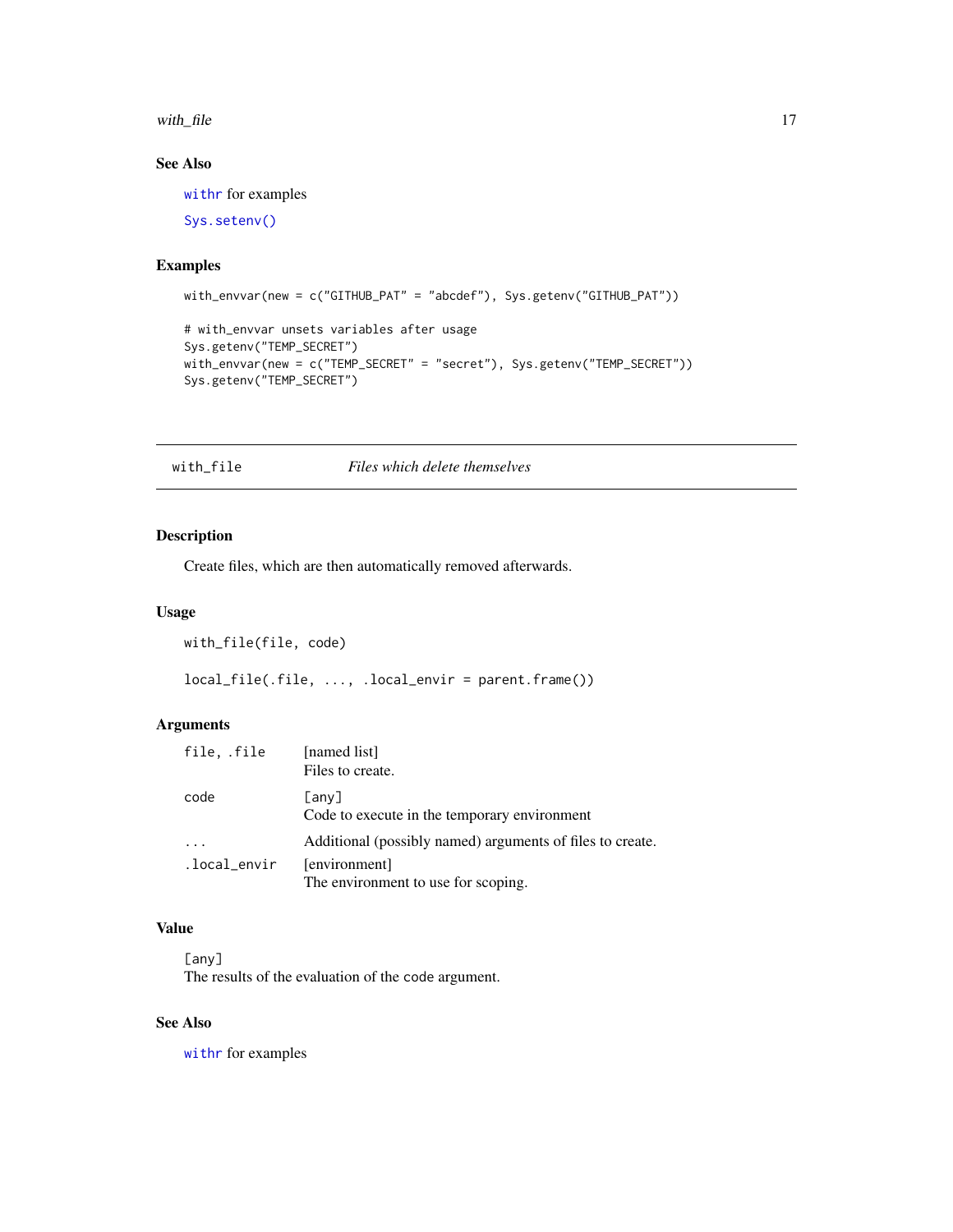### Examples

```
with_file("file1", {
  writeLines("foo", "file1")
  readLines("file1")
})
with_file(list("file1" = writeLines("foo", "file1")), {
  readLines("file1")
})
```
with\_gctorture2 *Torture Garbage Collector*

### Description

Temporarily turn gctorture2 on.

### Usage

```
with_gctorture2(new, code, wait = new, inhibit_release = FALSE)
```
### Arguments

| new             | [integer]<br>run GC every 'step' allocations.                      |  |
|-----------------|--------------------------------------------------------------------|--|
| code            | $[$ any $]$<br>Code to execute in the temporary environment        |  |
| wait            | integer; number of allocations to wait before starting GC torture. |  |
| inhibit_release |                                                                    |  |
|                 | logical; do not release free objects for re-use: use with caution. |  |

### Value

[any] The results of the evaluation of the code argument.

### See Also

[withr](#page-9-1) for examples

<span id="page-17-0"></span>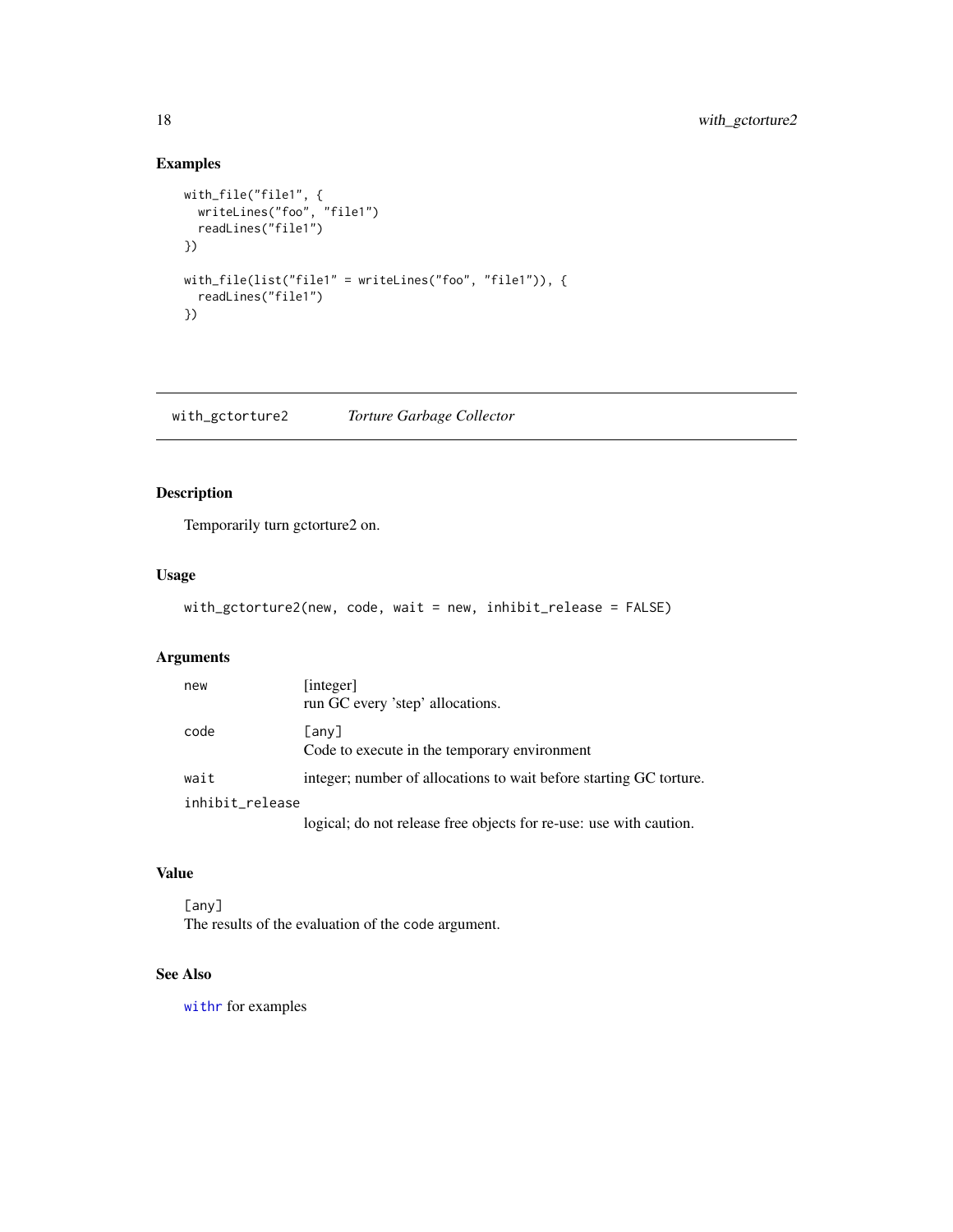<span id="page-18-0"></span>with\_language *Language*

#### Description

Temporarily change the language used for translations.

### Usage

```
with_language(lang, code)
```
local\_language(lang, .local\_envir = parent.frame())

#### Arguments

| lang         | A BCP47 language code like "en" (English), "fr" (French), "fr_CA" (French<br>Canadian). Formally, this is a lower case two letter ISO 639 country code, op-<br>tionally followed by "_" or "-" and an upper case two letter ISO 3166 region<br>code. |
|--------------|------------------------------------------------------------------------------------------------------------------------------------------------------------------------------------------------------------------------------------------------------|
| code         | [any]<br>Code to execute in the temporary environment                                                                                                                                                                                                |
| .local_envir | [environment]<br>The environment to use for scoping.                                                                                                                                                                                                 |

### Examples

```
with_language("en", try(mean[[1]]))
with_language("fr", try(mean[[1]]))
with_language("es", try(mean[[1]]))
```
<span id="page-18-1"></span>with\_libpaths *Library paths*

### Description

Temporarily change library paths.

#### Usage

with\_libpaths(new, code, action = "replace")

local\_libpaths(new = list(), action = "replace", .local\_envir = parent.frame())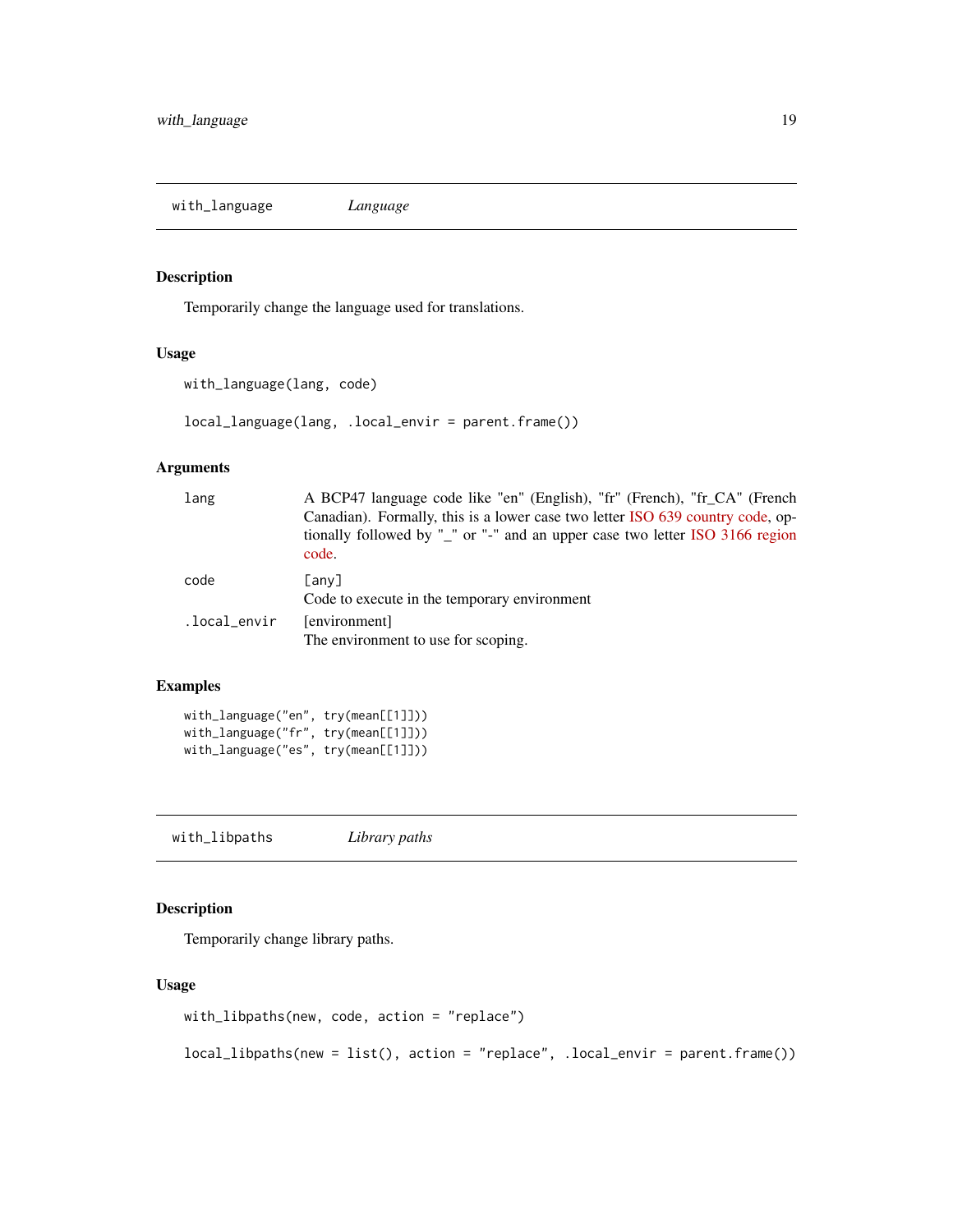### <span id="page-19-0"></span>Arguments

| new          | [character]<br>New library paths                                                    |
|--------------|-------------------------------------------------------------------------------------|
| code         | [any]<br>Code to execute in the temporary environment                               |
| action       | [character(1)]<br>should new values "replace", "prefix" or "suffix" existing paths. |
| .local_envir | [environment]<br>The environment to use for scoping.                                |

### Value

[any] The results of the evaluation of the code argument.

### See Also

[withr](#page-9-1) for examples

[.libPaths\(\)](#page-0-0)

Other libpaths: [with\\_temp\\_libpaths\(](#page-33-1))

### Examples

```
.libPaths()
new_lib <- tempfile()
dir.create(new_lib)
with_libpaths(new_lib, print(.libPaths()))
unlink(new_lib, recursive = TRUE)
```
<span id="page-19-1"></span>with\_locale *Locale settings*

### Description

Temporarily change locale settings.

### Usage

with\_locale(new, code)

 $local\_local( . new = list(), ..., local\_envir = parent.find())$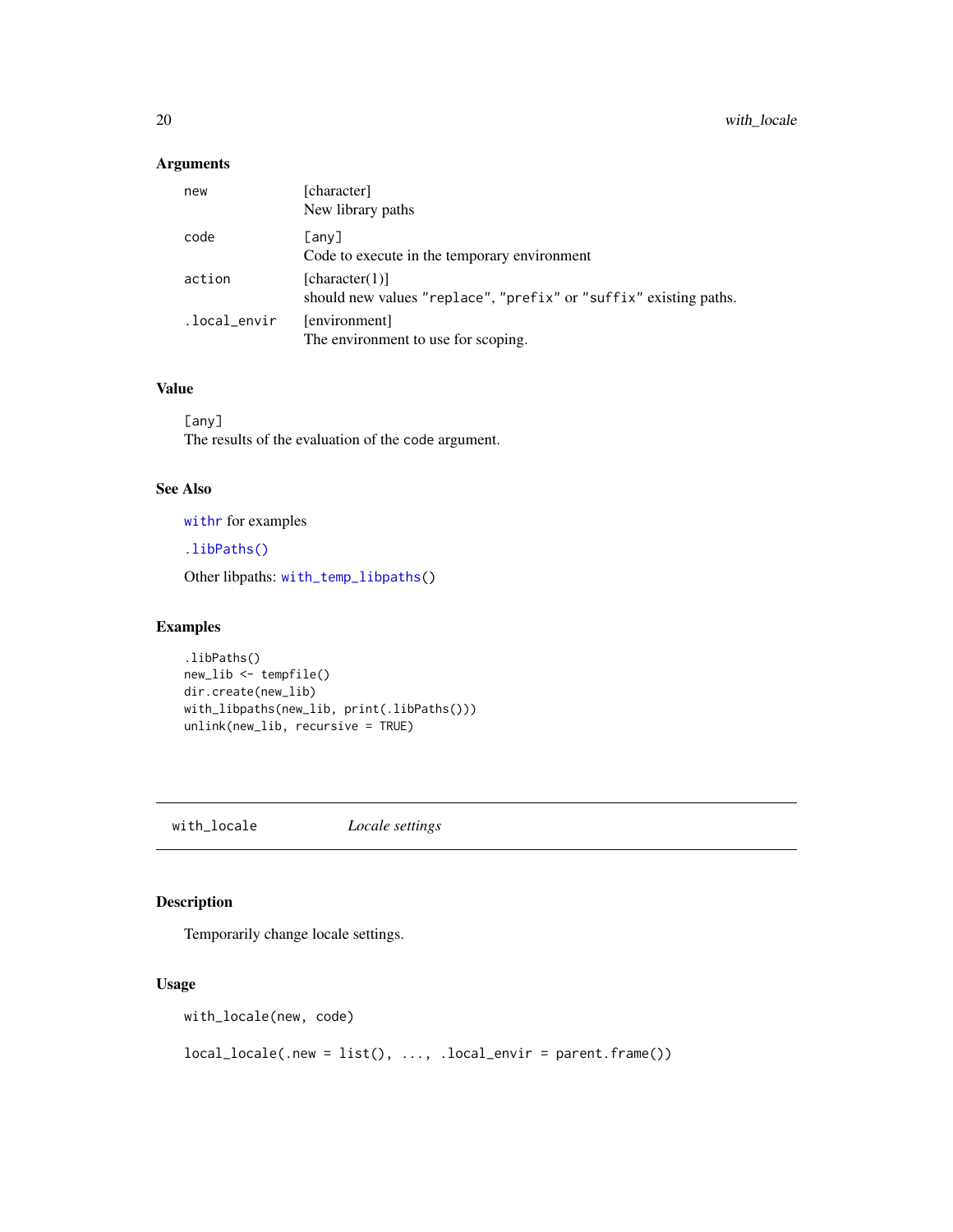#### <span id="page-20-0"></span>with\_locale 21

#### Arguments

| new, .new    | [named character]<br>New locale settings                    |
|--------------|-------------------------------------------------------------|
| code         | $[$ any $]$<br>Code to execute in the temporary environment |
|              | Additional arguments with locale settings.                  |
| .local_envir | [environment]                                               |
|              | The environment to use for scoping.                         |

### Details

Setting the LC\_ALL category is currently not implemented.

### Value

[any] The results of the evaluation of the code argument.

#### See Also

with r for examples

[Sys.setlocale\(\)](#page-0-0)

#### Examples

```
## Change locale for time:
df <- data.frame(
 stringsAsFactors = FALSE,
 date = as.Date(c("2019-01-01", "2019-02-01")),
 value = c(1, 2)\lambdawith_locale(new = c("LC_TIME" = "es_ES"), code = plot(df6date, df$value))## Compare with:
# plot(df$date, df$value)
## Month names:
with_locale(new = c("LC_TIME" = "en_GB"), format(ISOdate(2000, 1:12, 1), "%B"))
with_locale(new = c("LC_TIME" = "es_ES"), format(ISOdate(2000, 1:12, 1), "%B"))
## Change locale for currencies:
with_locale(new = c("LC_MONETARY" = "it_IT"), Sys.localeconv())
with_locale(new = c("LC_MONETARY" = "en_US"), Sys.localeconv())
## Ordering:
x <- c("bernard", "bérénice", "béatrice", "boris")
with\_ locale(c(LC\_COLLATE = "fr_FR"), sort(x))with\_ locale(c(LC\_COLLATE = "C"), sort(x))
```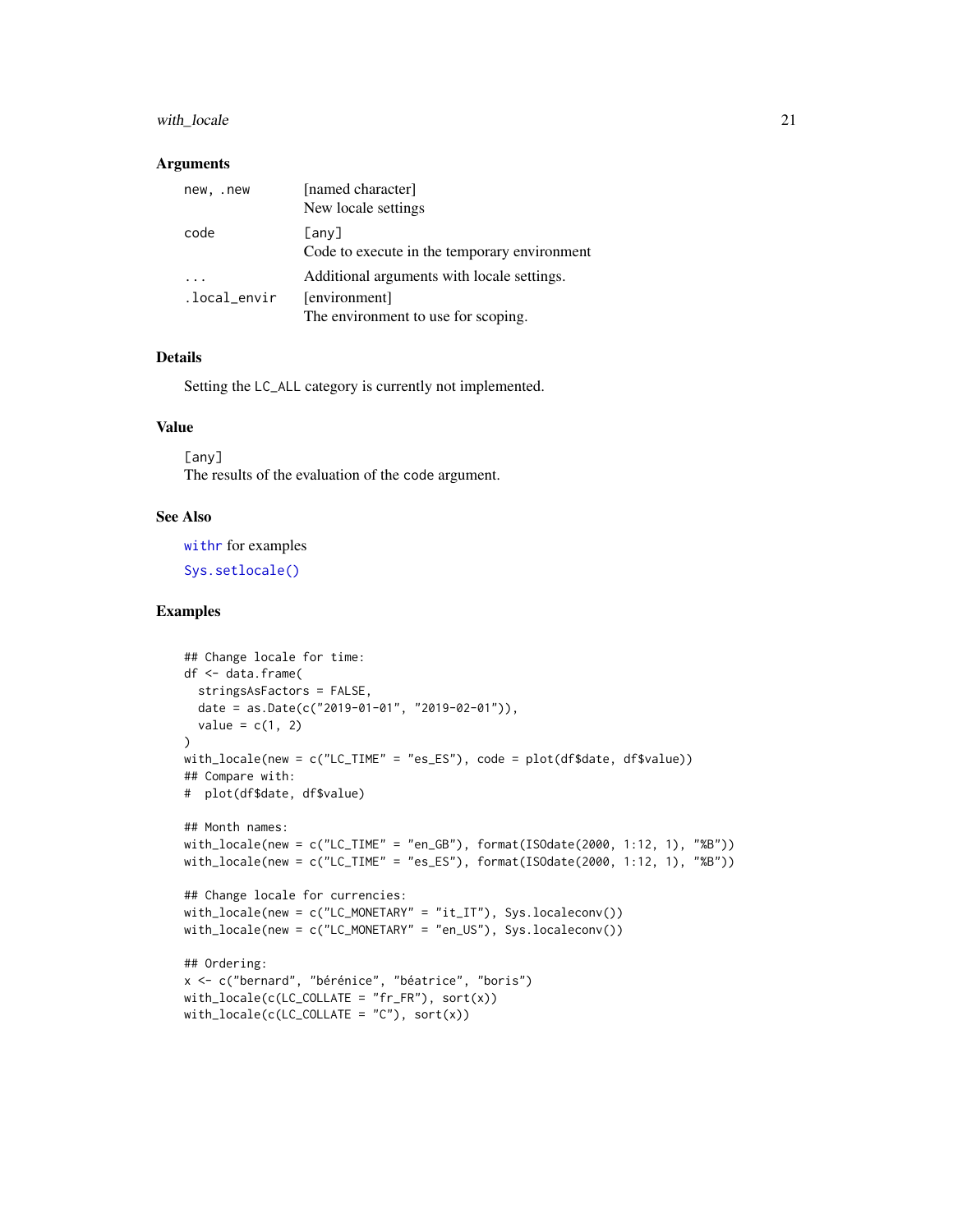<span id="page-21-1"></span><span id="page-21-0"></span>

### Description

Temporarily change contents of an existing Makevars file.

### Usage

```
with_makevars(
  new,
  code,
 path = makevars_user(),
  assignment = c("="", " :=", "?="", " +="))
local_makevars(
  .new = list(),
  ...,
  .path = makevars_user(),
  .assignment = c("="", ":=", "?="", "+="),
  .local_envir = parent.frame()
)
```
### Arguments

| new, .new               | [named character]<br>New variables and their values             |
|-------------------------|-----------------------------------------------------------------|
| code                    | $[$ any $]$<br>Code to execute in the temporary environment     |
| path, .path             | [character(1)]<br>location of existing Makevars file to modify. |
| assignment, .assignment | [character(1)]<br>assignment type to use.                       |
|                         | Additional new variables and their values.                      |
| .local_envir            | [environment]<br>The environment to use for scoping.            |

### Details

If no Makevars file exists or the fields in new do not exist in the existing Makevars file then the fields are added to the new file. Existing fields which are not included in new are appended unchanged. Fields which exist in Makevars and in new are modified to use the value in new.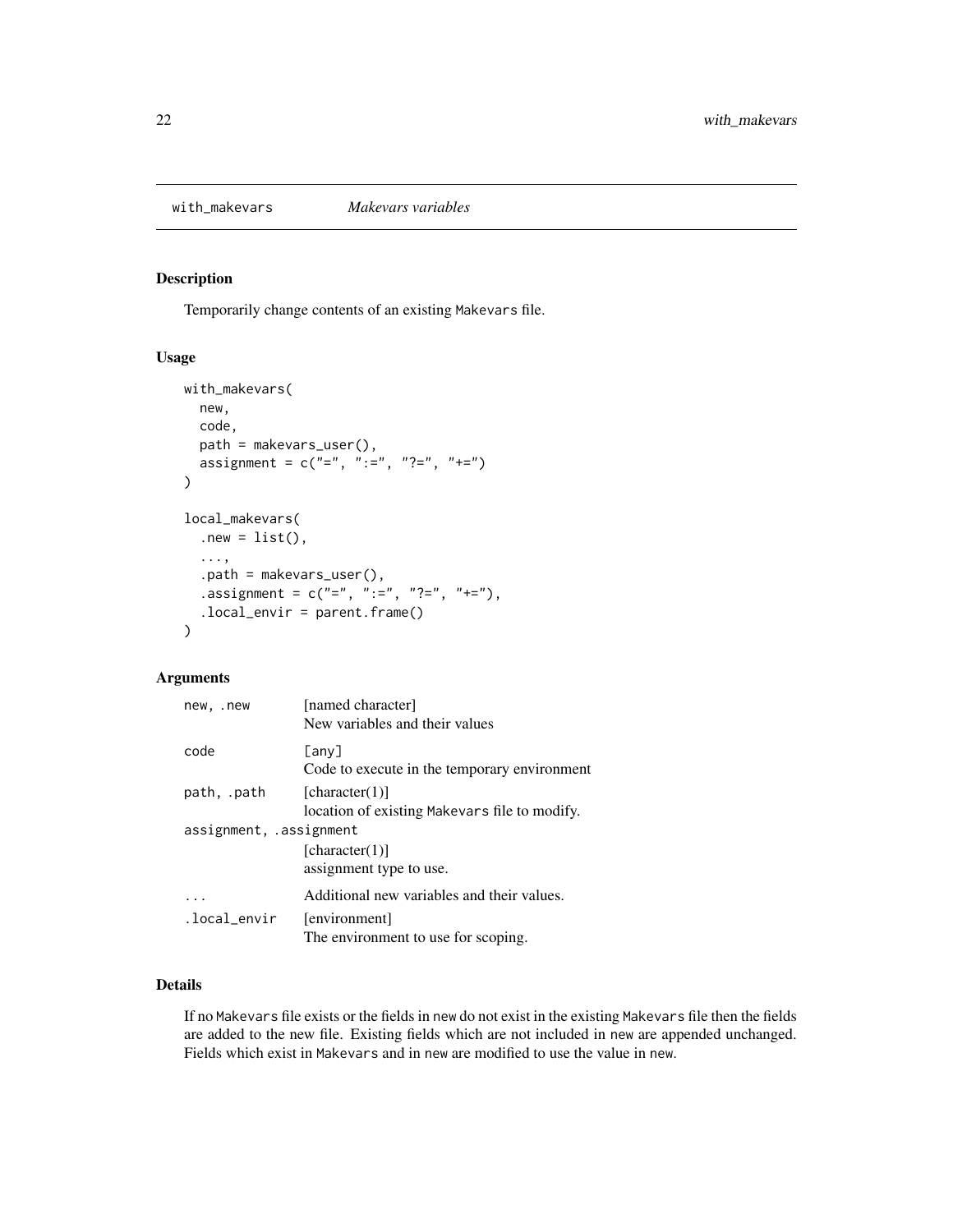### <span id="page-22-0"></span>with\_options 23

### Value

[any] The results of the evaluation of the code argument.

### See Also

[withr](#page-9-1) for examples

### Examples

```
writeLines("void foo(int* bar) { *bar = 1; }\n", "foo.c")
system("R CMD SHLIB --preclean -c foo.c")
with_makevars(c(CFLAGS = "-03"), system("R CMD SHLIB --preclean -c foo.c"))
unlink(c("foo.c", "foo.so"))
```
<span id="page-22-1"></span>with\_options *Options*

### Description

Temporarily change global options.

### Usage

```
with_options(new, code)
```

```
local_options(.new = list(), ..., .local_envir = parent.frame())
```
### Arguments

| new, .new    | [named list]<br>New options and their values                |
|--------------|-------------------------------------------------------------|
| code         | $[$ any $]$<br>Code to execute in the temporary environment |
|              | Additional options and their values                         |
| .local_envir | [environment]                                               |
|              | The environment to use for scoping.                         |

#### Value

[any] The results of the evaluation of the code argument.

### See Also

[withr](#page-9-1) for examples [options\(\)](#page-0-0)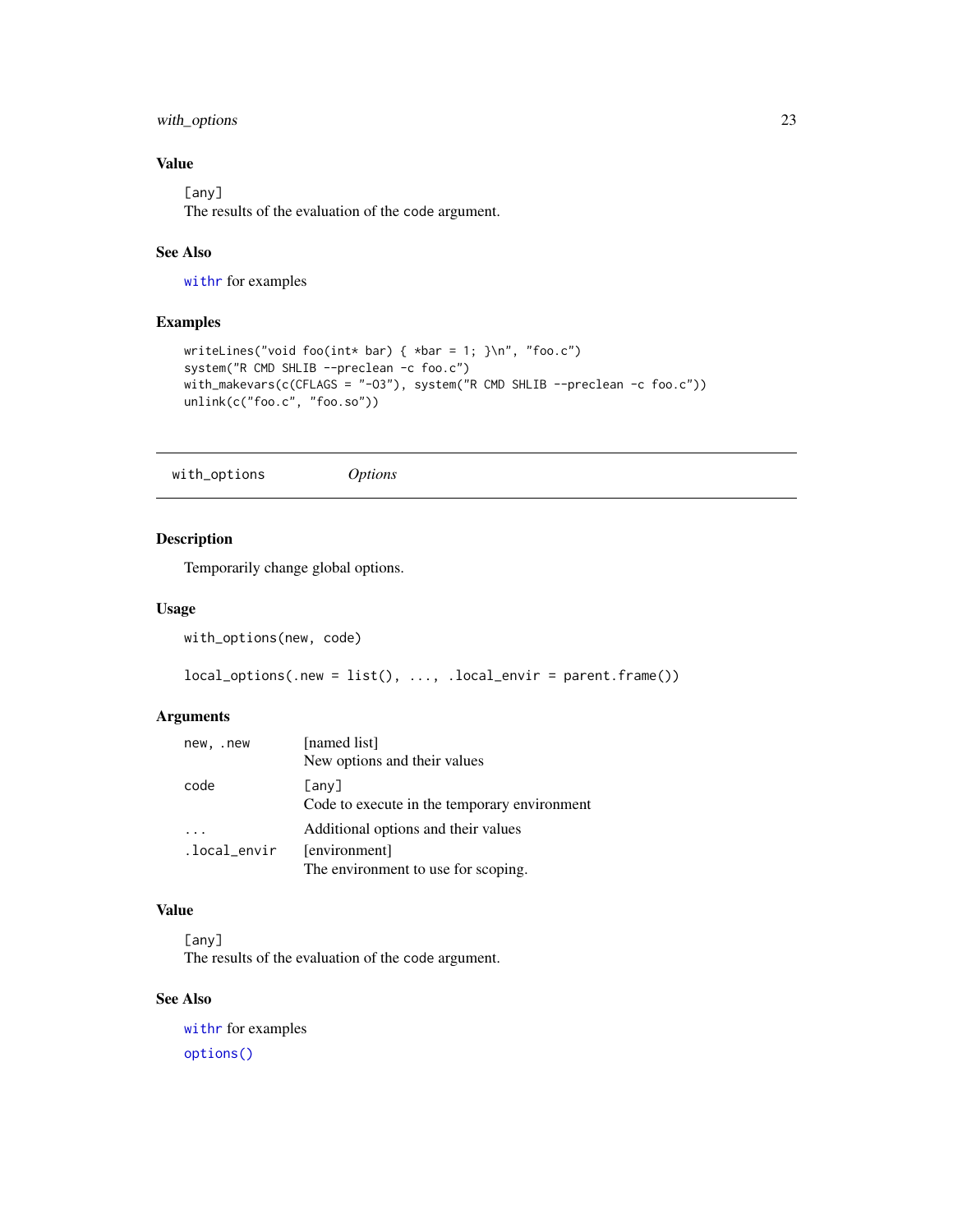### Examples

```
# number of significant digits to print
getOption("digits")
# modify temporarily the number of significant digits to print
with_options(list(digits = 3), getOption("digits"))
with_options(list(digits = 3), print(pi))
# modify temporarily the character to be used as the decimal point
getOption("digits")
with_options(list(OutDec = ","), print(pi))
# modify temporarily multiple options
with_options(list(OutDec = ",", digits = 3), print(pi))
# modify, within the scope of the function, the number of
# significant digits to print
print_3_digits <- function(x) {
  # assign 3 to the option "digits" for the rest of this function
  # after the function exits, the option will return to its previous
  # value
  local_options(list(digits = 3))
  print(x)
}
print_3_digits(pi) # returns 3.14
print(pi) # returns 3.141593
```
with\_package *Execute code with a modified search path*

#### **Description**

with\_package() attaches a package to the search path, executes the code, then removes the package from the search path. The package namespace is *not* unloaded however. with\_namespace() does the same thing, but attaches the package namespace to the search path, so all objects (even unexported ones) are also available on the search path.

```
with_package(
  package,
  code,
  pos = 2,
  lib.loc = NULL,character.only = TRUE,
  logical.return = FALSE,
  warn.conflicts = FALSE,
  quietly = TRUE,
```
<span id="page-23-0"></span>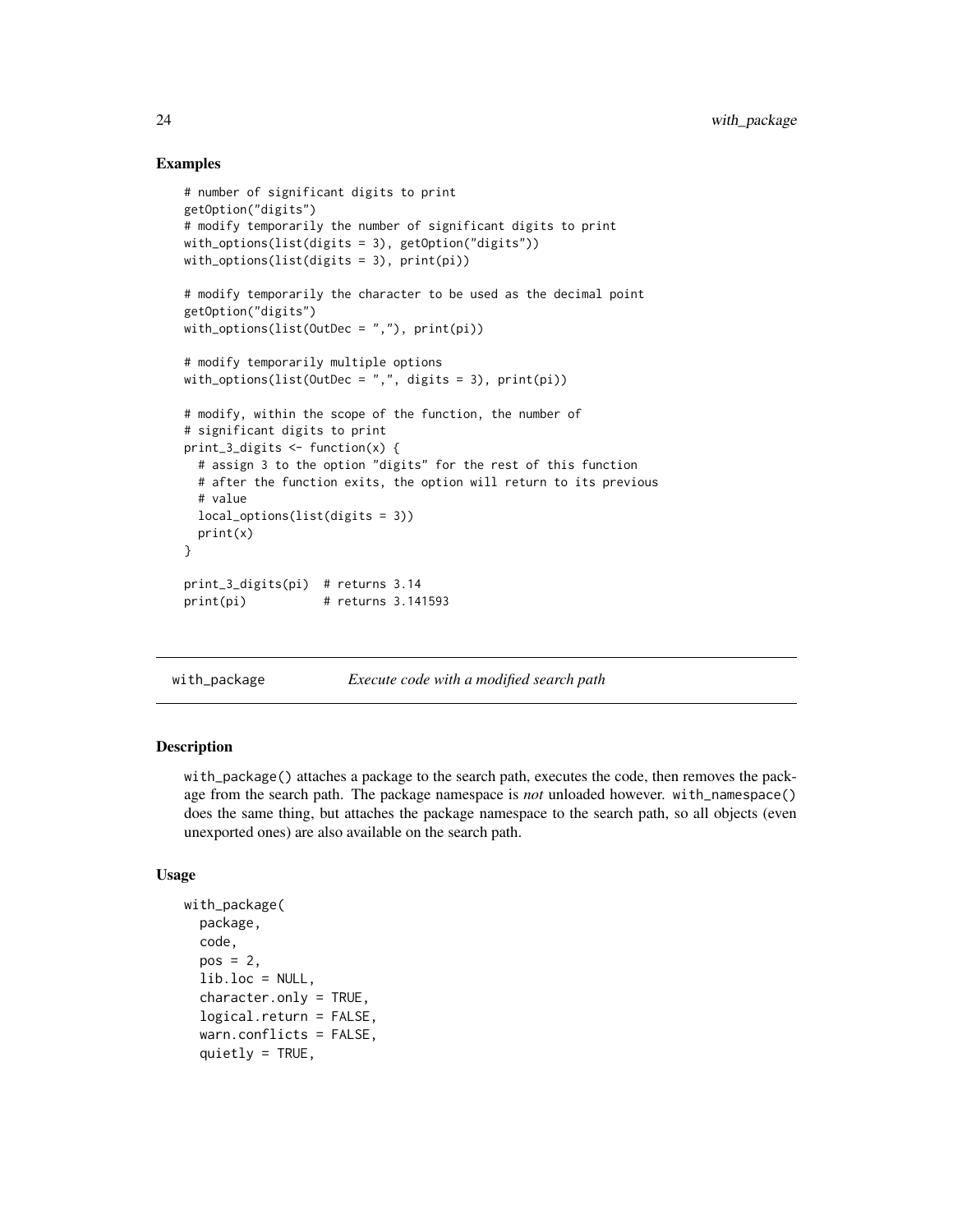```
verbose = getOption("verbose")
\mathcal{L}local_package(
 package,
 pos = 2,
 lib.loc = NULL,
  character.only = TRUE,
  logical.return = FALSE,
 warn.conflicts = FALSE,
  quietly = TRUE,
 verbose = getOption("verbose"),
  .local_envir = parent.frame()
\mathcal{L}with_namespace(package, code, warn.conflicts = FALSE)
local_namespace(package, .local_envir = parent.frame(), warn.conflicts = FALSE)
with_environment(
 env,
 code,
 pos = 2L,
 name = format(env),
 warn.conflicts = FALSE
\mathcal{L}local_environment(
  env,
 pos = 2L,
 name = format(env),
 warn.conflicts = FALSE,
  .local_envir = parent.frame()
\mathcal{L}
```
#### Arguments

| package | [character(1)]<br>package name to load.                                                                                                                                                                                                 |
|---------|-----------------------------------------------------------------------------------------------------------------------------------------------------------------------------------------------------------------------------------------|
| code    | [any]<br>Code to execute in the temporary environment                                                                                                                                                                                   |
| pos     | the position on the search list at which to attach the loaded namespace. Can also<br>be the name of a position on the current search list as given by search().                                                                         |
| lib.loc | a character vector describing the location of R library trees to search through, or<br>NULL. The default value of NULL corresponds to all libraries currently known to<br>.1ibPaths(). Non-existent library trees are silently ignored. |
|         | character only a logical indicating whether package or help can be assumed to be character<br>strings.                                                                                                                                  |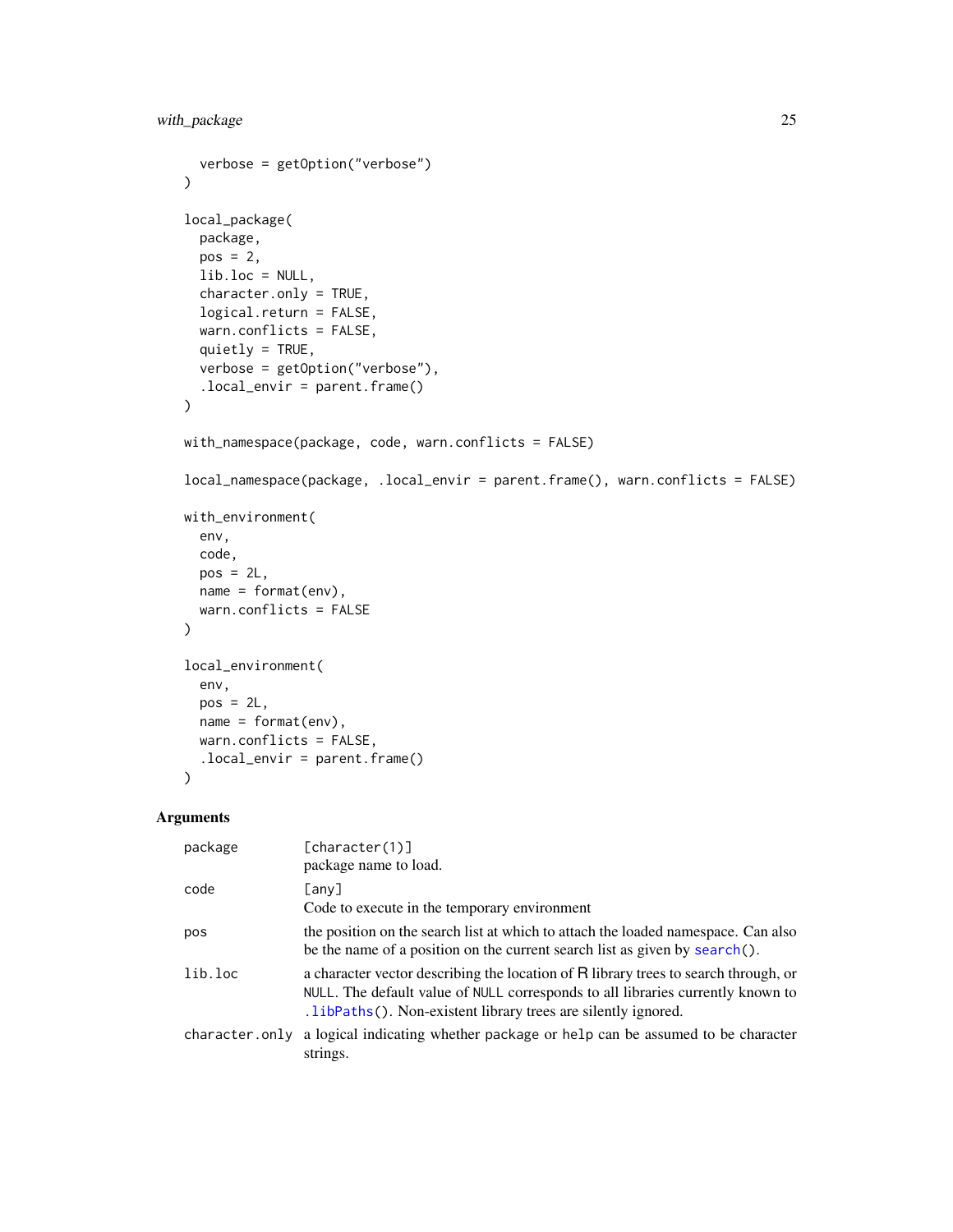<span id="page-25-0"></span>logical.return logical. If it is TRUE, FALSE or TRUE is returned to indicate success.

|              | warn.conflicts logical. If TRUE, warnings are printed about conflicts from attaching the<br>new package. A conflict is a function masking a function, or a non-function<br>masking a non-function. The default is TRUE unless specified as FALSE in the<br>conflicts.policy option. |
|--------------|-------------------------------------------------------------------------------------------------------------------------------------------------------------------------------------------------------------------------------------------------------------------------------------|
| quietly      | a logical. If TRUE, no message confirming package attaching is printed, and most<br>often, no errors/warnings are printed if package attaching fails.                                                                                                                               |
| verbose      | a logical. If TRUE, additional diagnostics are printed.                                                                                                                                                                                                                             |
| .local_envir | [environment]<br>The environment to use for scoping.                                                                                                                                                                                                                                |
| env          | $[$ environment $()$ ]<br>Environment to attach.                                                                                                                                                                                                                                    |
| name         | name to use for the attached database. Names starting with package: are re-<br>served for library.                                                                                                                                                                                  |

### Value

[any]

The results of the evaluation of the code argument.

### See Also

[withr](#page-9-1) for examples

### Examples

```
## Not run:
with_package("ggplot2", {
  ggplot(mtcars) + geom_point(aes(wt, hp))
})
## End(Not run)
```
<span id="page-25-1"></span>with\_par *Graphics parameters*

### Description

Temporarily change graphics parameters.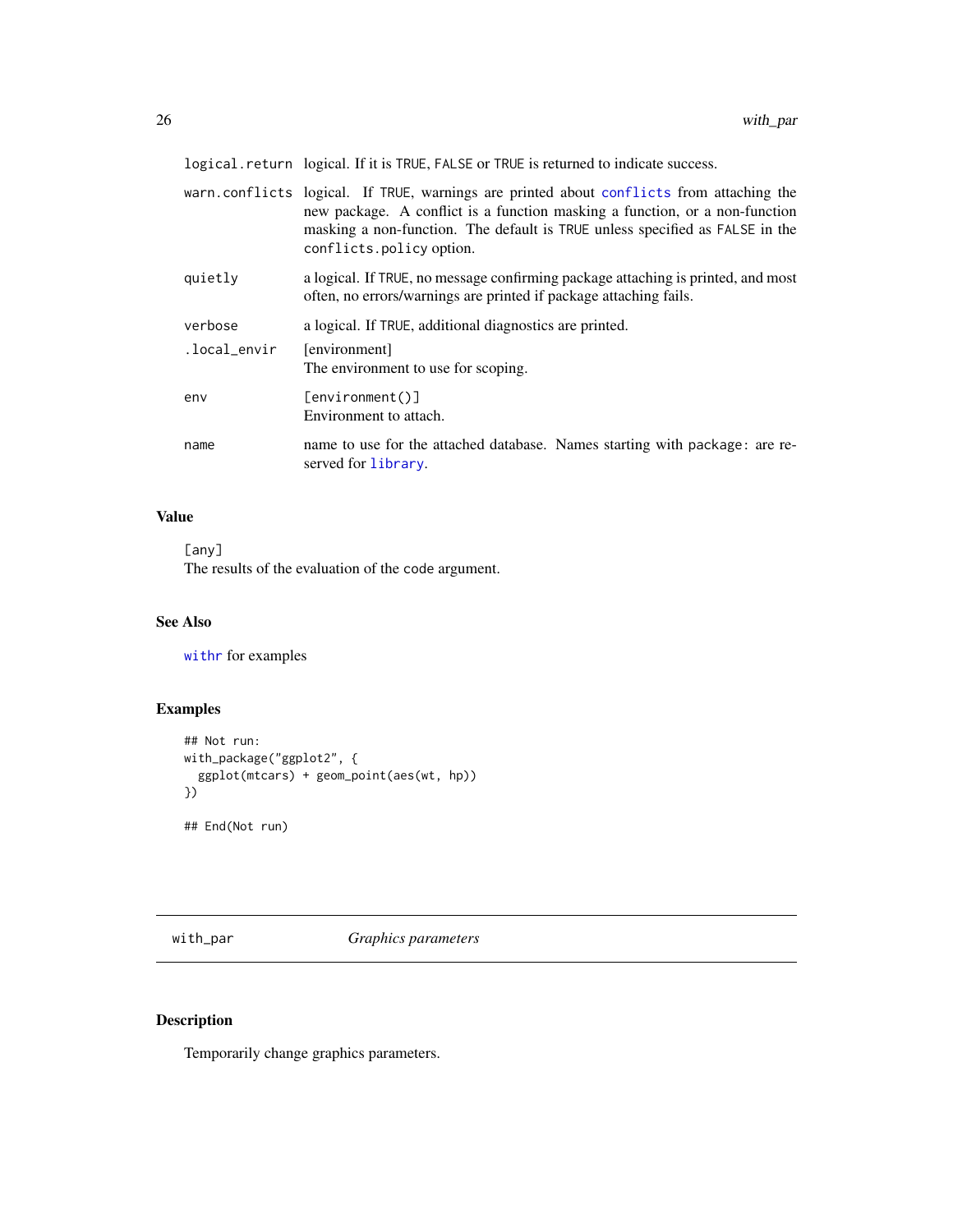#### <span id="page-26-0"></span>with\_par 27

## Usage

```
with_par(new, code, no.readonly = FALSE)
```

```
local_par(
  .new = list(),
  ...,
  no.readonly = FALSE,
  .local_envir = parent.frame()
\mathcal{L}
```
### Arguments

| new, .new    | [named list]<br>New graphics parameters and their values    |
|--------------|-------------------------------------------------------------|
| code         | $[$ any $]$<br>Code to execute in the temporary environment |
| no.readonly  | [logical(1)]<br>see par() documentation.                    |
|              | Additional graphics parameters and their values.            |
| .local_envir | [environment]<br>The environment to use for scoping.        |

### Value

[any] The results of the evaluation of the code argument.

### See Also

[withr](#page-9-1) for examples

[par\(\)](#page-0-0)

### Examples

```
old <- par("col" = "black")
# This will be in red
with_par(list(col = "red", pch = 19),
  plot(mtcars$hp, mtcars$wt)
)
# This will still be in black
plot(mtcars$hp, mtcars$wt)
```
par(old)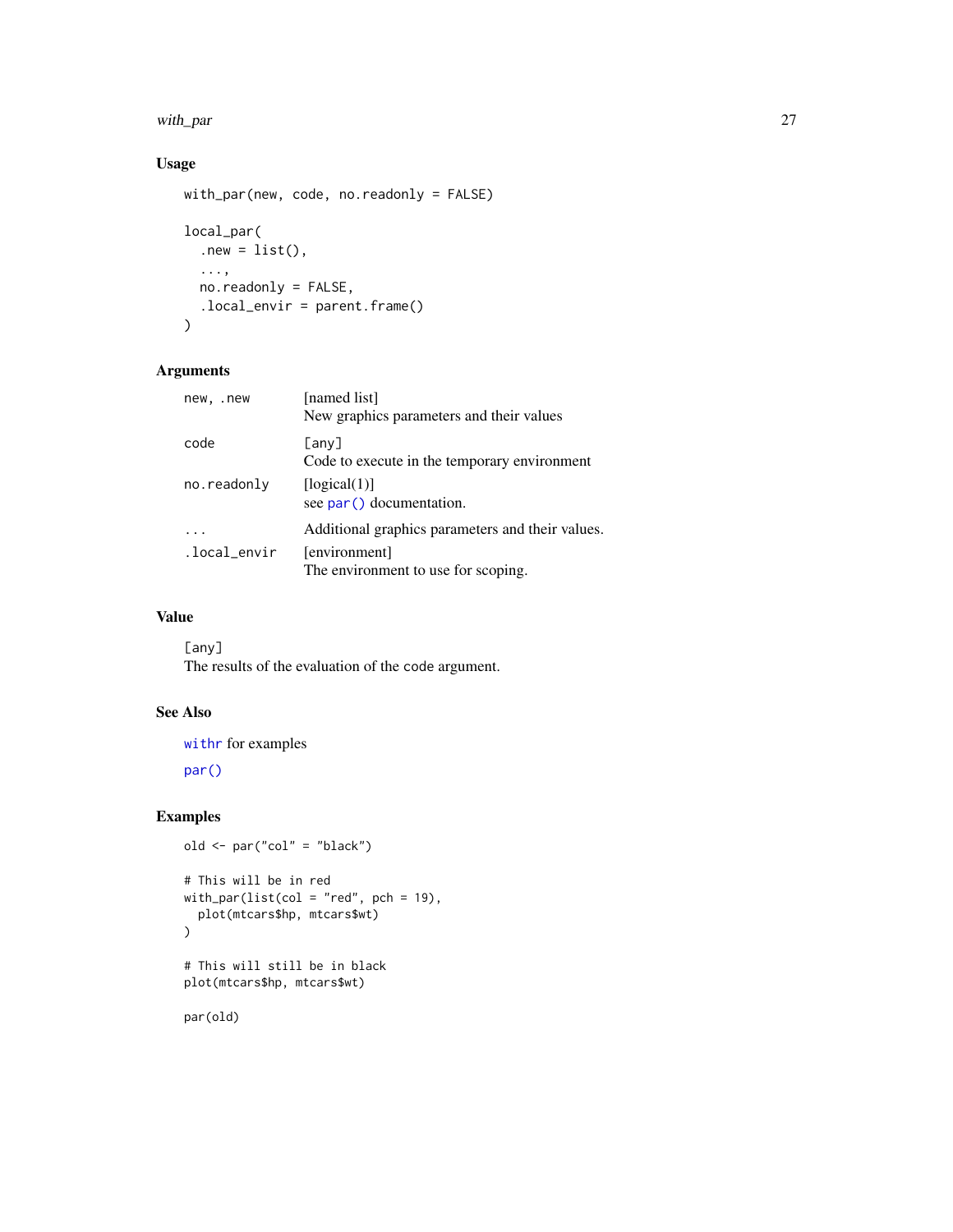<span id="page-27-1"></span><span id="page-27-0"></span>

#### Description

Temporarily change the system search path.

### Usage

```
with_path(new, code, action = c("prefix", "suffix", "replace"))
local_path(
  new = list(),
 action = c("prefix", "suffix", "replace"),
  .local_envir = parent.frame()
\mathcal{L}
```
### Arguments

| new          | [character]<br>New PATH entries                                                                     |
|--------------|-----------------------------------------------------------------------------------------------------|
| code         | [any]<br>Code to execute in the temporary environment                                               |
| action       | [character(1)]<br>Should new values "replace", "prefix" (the default) or "suffix" existing<br>paths |
| .local_envir | [environment]<br>The environment to use for scoping.                                                |

### Value

[any] The results of the evaluation of the code argument.

### See Also

[withr](#page-9-1) for examples

[Sys.setenv\(\)](#page-0-0)

### Examples

```
# temporarily modify the system PATH, *prefixing* the current path
with_path(getwd(), Sys.getenv("PATH"))
# temporarily modify the system PATH, *appending* to the current path
with_path(getwd(), Sys.getenv("PATH"), "suffix")
```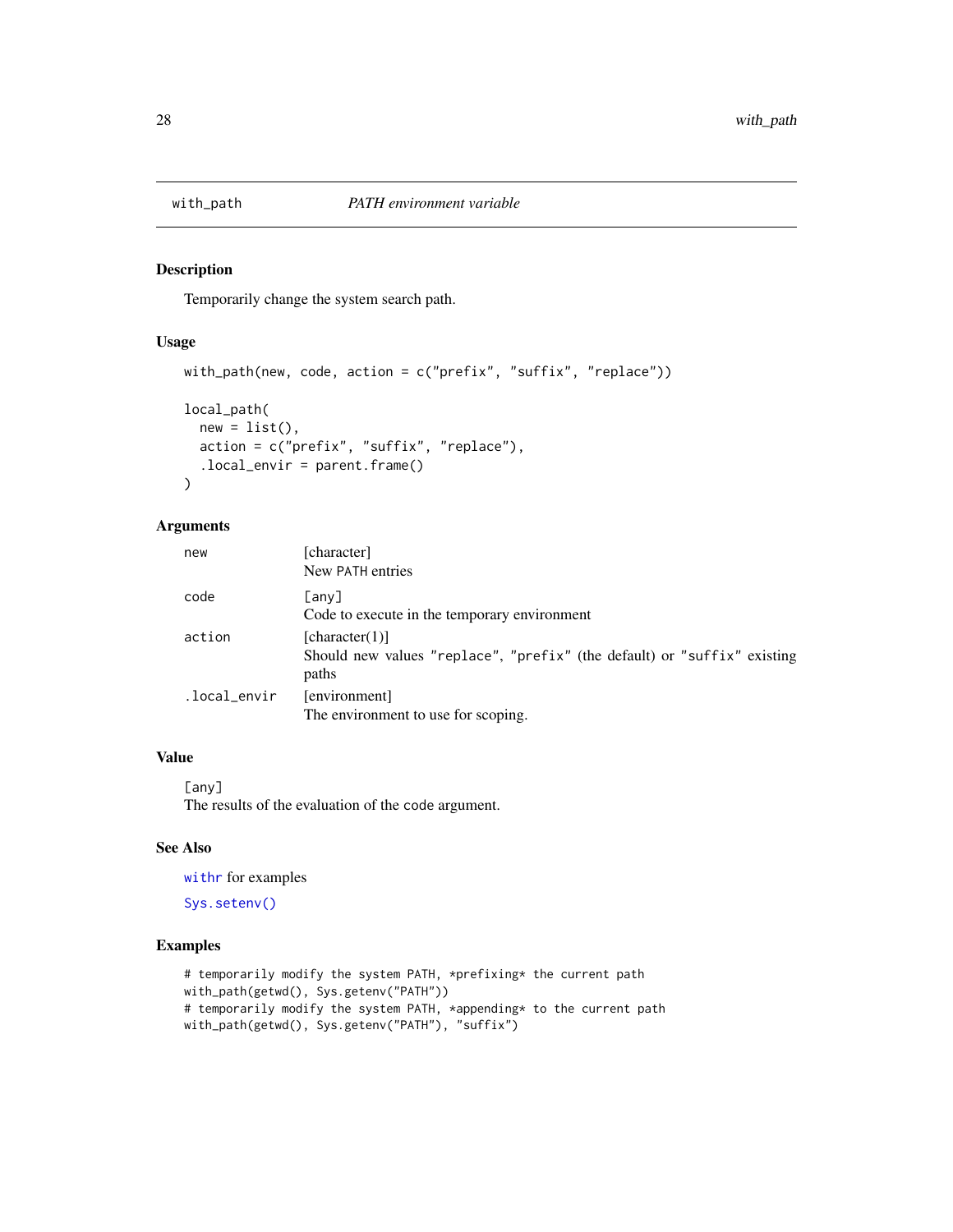<span id="page-28-0"></span>with\_rng\_version *RNG version*

### Description

Change the RNG version and restore it afterwards.

#### Usage

```
with_rng_version(version, code)
```
local\_rng\_version(version, .local\_envir = parent.frame())

### Arguments

| version | [character(1)] an R version number, e.g. "3.5.0", to switch to the RNG this<br>version of R uses. See RNG version (). |
|---------|-----------------------------------------------------------------------------------------------------------------------|
| code    | Гаnv]<br>Code to execute in the temporary environment                                                                 |
|         | . local_envir The environment to apply the change to.                                                                 |

#### Details

with\_rng\_version() runs the code with the specified RNG version and resets it afterwards.

local\_rng\_version() changes the RNG version for the caller execution environment.

### Value

[any] The results of the evaluation of the code argument.

#### See Also

[withr](#page-9-1) for examples

[RNGversion\(\)](#page-0-0), [RNGkind\(\)](#page-0-0), [with\\_seed\(\)](#page-29-1).

### Examples

```
RNGkind()
with_rng_version("3.0.0", RNGkind())
with_rng_version("1.6.0", RNGkind())
with_rng_version("3.0.0",
  with_seed(42, sample(1:100, 3)))
with_rng_version("1.6.0",
  with_seed(42, sample(1:100, 3)))
```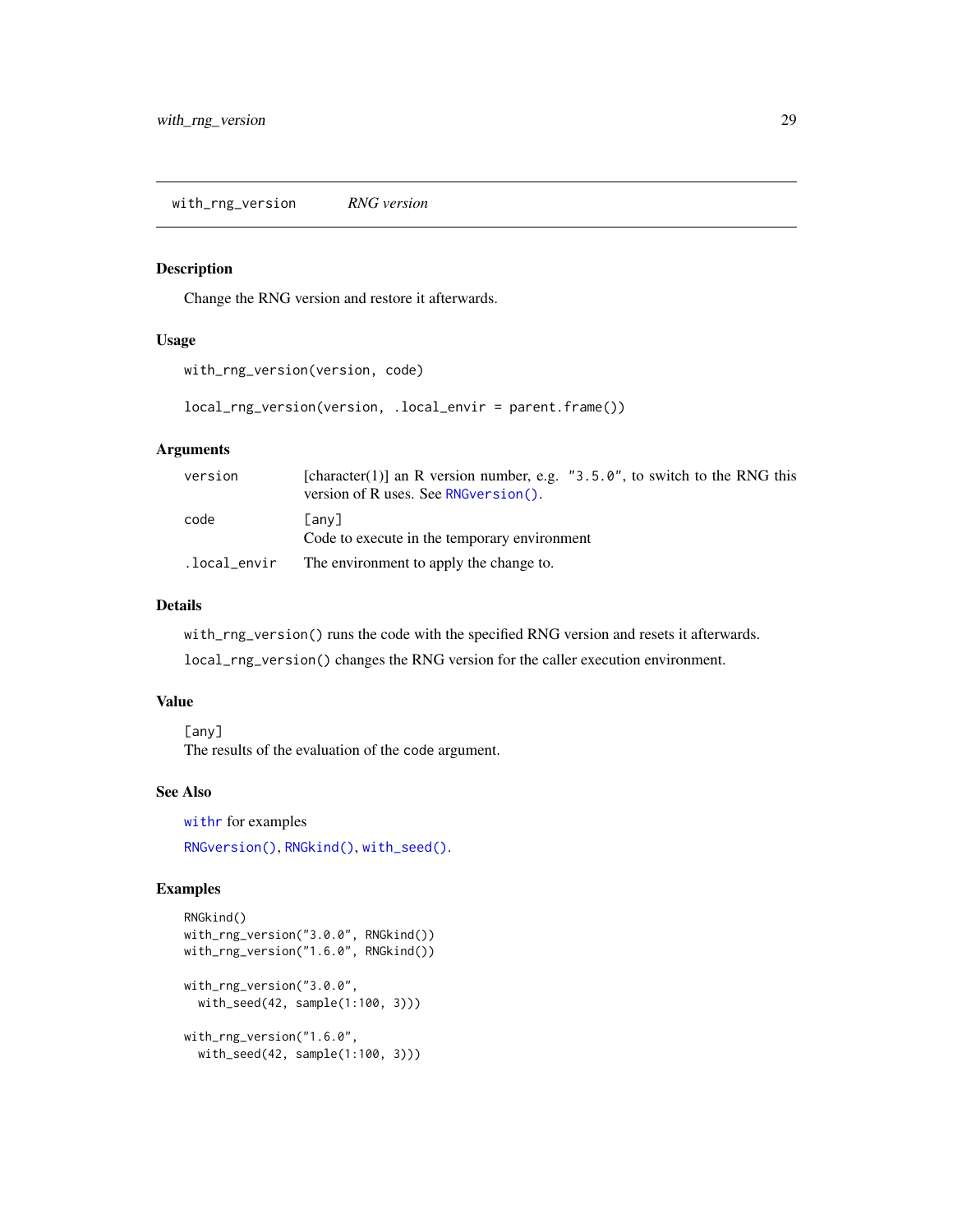```
RNGkind()
fun1 \leftarrow function() {
  local_rng_version("3.0.0")
  with_seed(42, sample(1:100, 3))
}
fun2 \leftarrow function() {
  local_rng_version("1.6.0")
  with_seed(42, sample(1:100, 3))
}
RNGkind()
fun1()
fun2()
RNGkind()
```
<span id="page-29-1"></span>

with\_seed *Random seed*

#### Description

with\_seed() runs code with a specific random seed and resets it afterwards.

with\_preserve\_seed() runs code with the current random seed and resets it afterwards.

```
with_seed(
  seed,
  code,
  .rng\_kind = NULL,.rng_normal_kind = NULL,
  .rng_sample_kind = NULL
)
local_seed(
  seed,
  .local_envir = parent.frame(),
  .rng_kind = NULL,
  .rng_normal_kind = NULL,
  .rng_sample_kind = NULL
)
with_preserve_seed(code)
local_preserve_seed(.local_envir = parent.frame())
```
<span id="page-29-0"></span>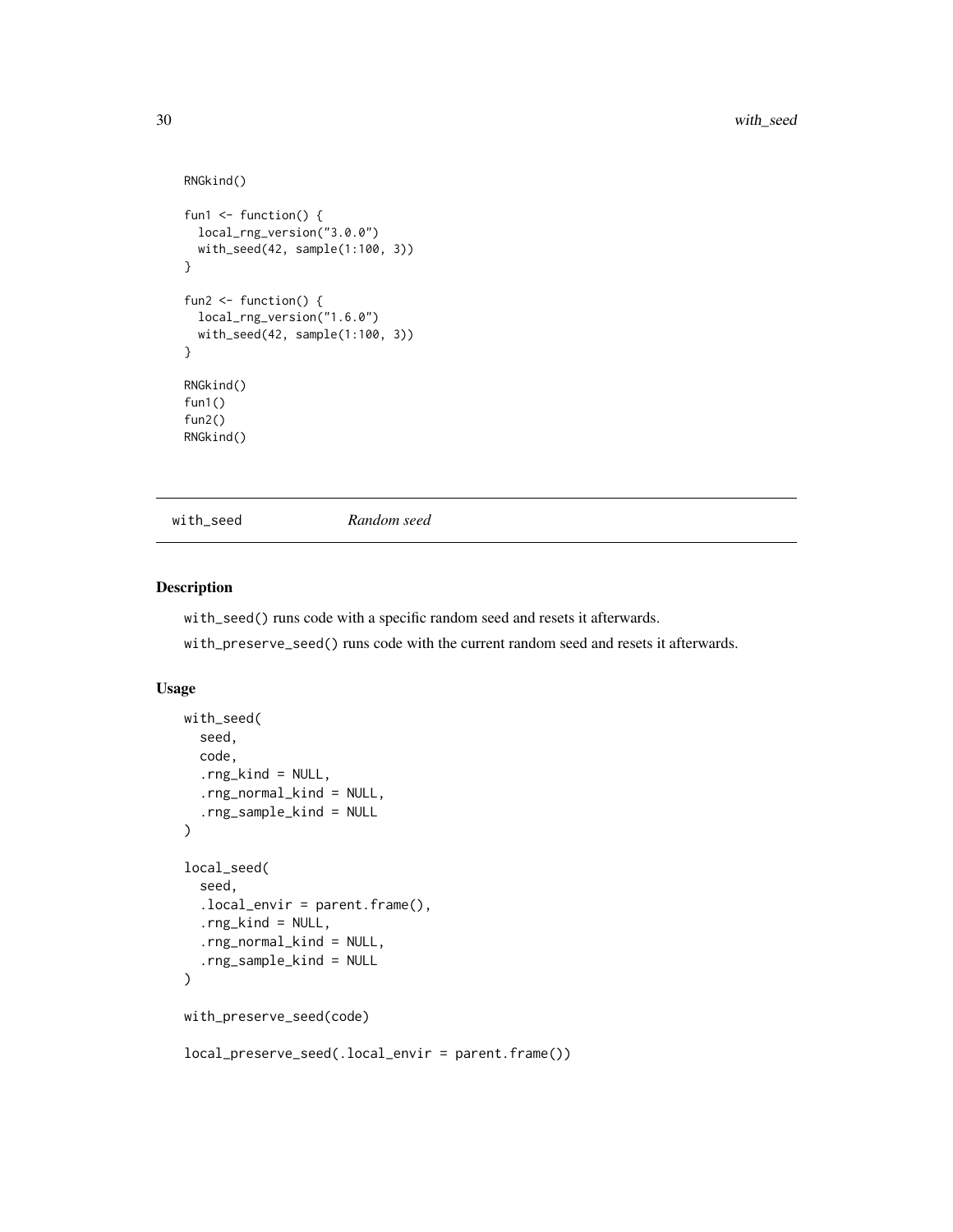#### <span id="page-30-0"></span>with\_sink 31

#### Arguments

| seed                                          | [integer(1)]<br>The random seed to use to evaluate the code.                                     |  |
|-----------------------------------------------|--------------------------------------------------------------------------------------------------|--|
| code                                          | [any]<br>Code to execute in the temporary environment                                            |  |
| .rng_kind, .rng_normal_kind, .rng_sample_kind |                                                                                                  |  |
|                                               | [character(1)]                                                                                   |  |
|                                               | Kind of RNG to use. Passed as the kind, normal kind, and sample kind<br>arguments of RNG kind(). |  |
| .local_envir                                  | [environment]<br>The environment to use for scoping.                                             |  |

### Value

[any] The results of the evaluation of the code argument.

### See Also

[withr](#page-9-1) for examples

#### Examples

```
# Same random values:
with_preserve_seed(runif(5))
with_preserve_seed(runif(5))
# Use a pseudorandom value as seed to advance the RNG and pick a different
# value for the next call:
with_seed(seed <- sample.int(.Machine$integer.max, 1L), runif(5))
with_seed(seed, runif(5))
with_seed(seed <- sample.int(.Machine$integer.max, 1L), runif(5))
```
<span id="page-30-1"></span>with\_sink *Output redirection*

### Description

Temporarily divert output to a file via [sink\(\)](#page-0-0). For sinks of type message, an error is raised if such a sink is already active.

```
with_output_sink(new, code, append = FALSE, split = FALSE)
local_output_sink(
 new = list(),
```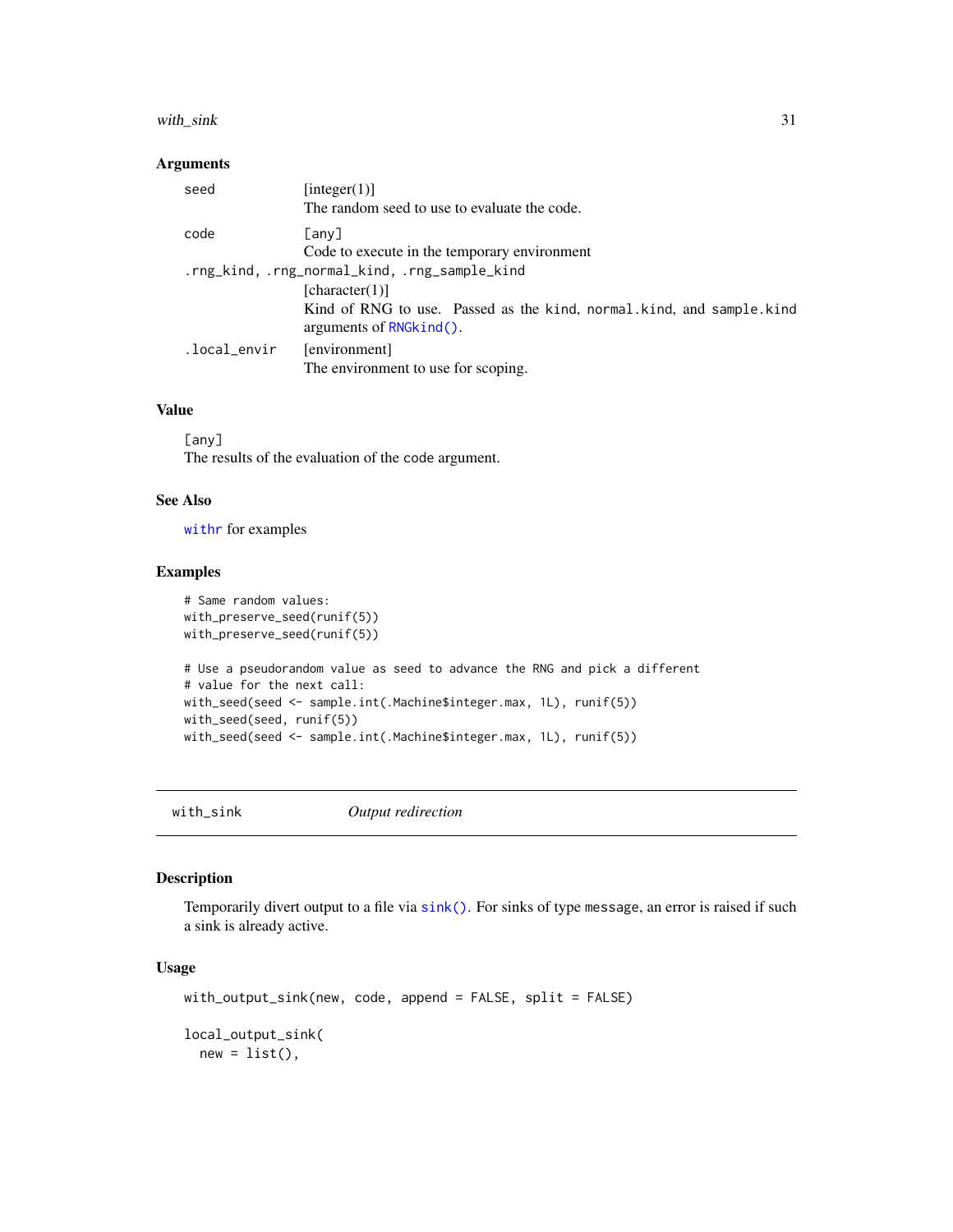```
append = FALSE,split = FALSE,
  local<sub>envir</sub> = parent.frame()
\mathcal{L}with_message_sink(new, code, append = FALSE)
```

```
local_message_sink(new = list(), append = FALSE, .local_envir = parent.frame())
```
### Arguments

| new          | [character(1) connection]<br>A writable connection or a character string naming the file to write to. Passing<br>NULL will throw an error. |
|--------------|--------------------------------------------------------------------------------------------------------------------------------------------|
| code         | [any]<br>Code to execute in the temporary environment                                                                                      |
| append       | logical. If TRUE, output will be appended to file; otherwise, it will overwrite<br>the contents of file.                                   |
| split        | logical: if TRUE, output will be sent to the new sink and to the current output<br>stream, like the Unix program tee.                      |
| .local_envir | [environment]<br>The environment to use for scoping.                                                                                       |

### Value

[any] The results of the evaluation of the code argument.

### See Also

[withr](#page-9-1) for examples [sink\(\)](#page-0-0)

with\_tempfile *Temporary files*

### Description

Temporarily create a tempfile, which is automatically removed afterwards.

```
with_tempfile(
 new,
 code,
 envir = parent.frame(),
```
<span id="page-31-0"></span>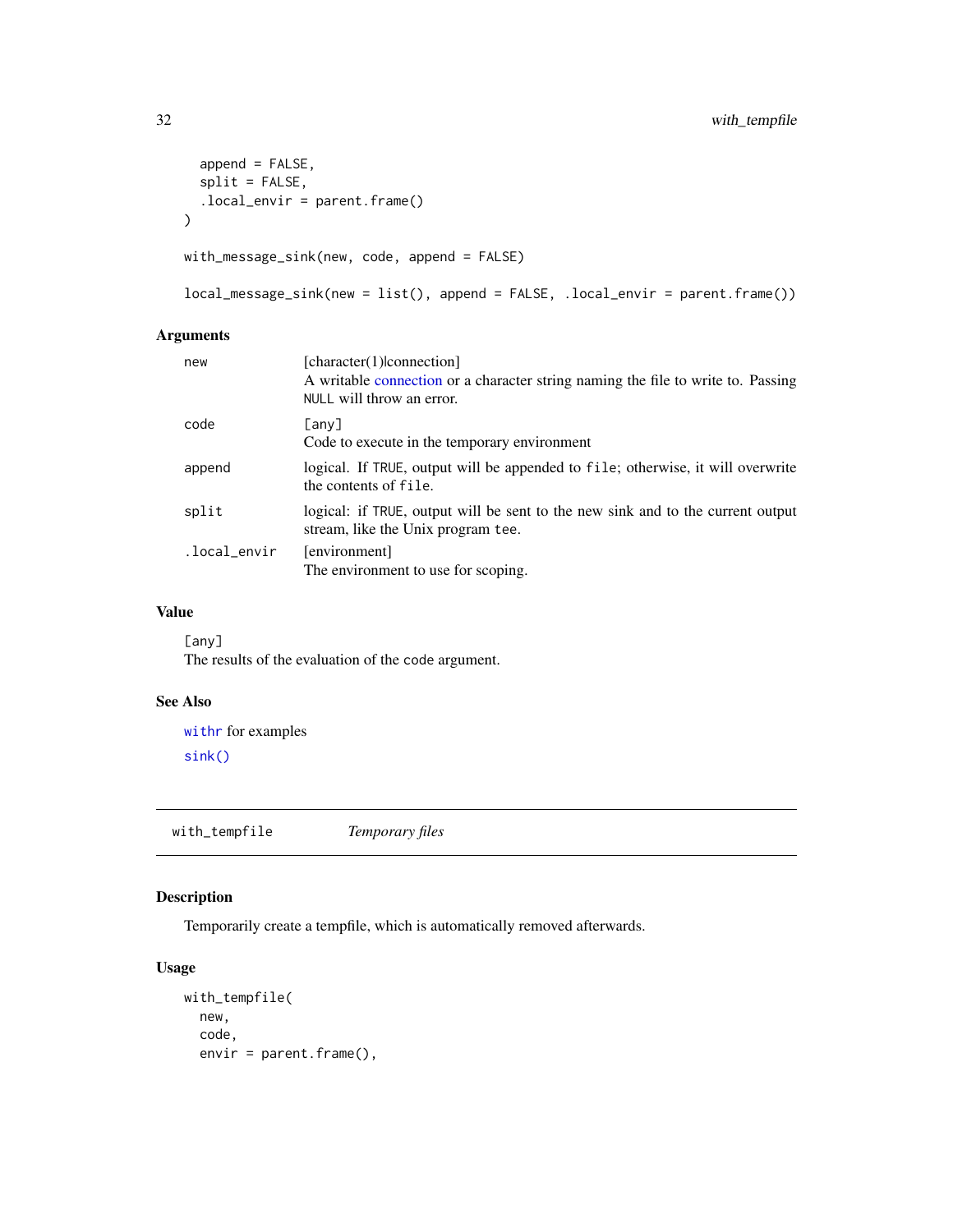```
localenvir = parent.frame(),
  pattern = "file",
  tmpdir = tempdir(),fileext = "")
local_tempfile(
  new = NULL,lines = NULL,
  envir = parent.frame(),.local_envir = parent.frame(),
  pattern = "file",
  tmpdir = tempdir(),
  fileext = ""
\mathcal{L}with_tempdir(
  code,
  clean = TRUE,
  pattern = "file",
  tmpdir = tempdir(),fileext = ""
\mathcal{L}local_tempdir(
  pattern = "file",
  tmpdir = tempdir(),
  fileext = "",
  local_envir = parent.frame(),
  clean = TRUE
)
```
## Arguments

| new          | [character vector]<br>(Deprecated for local_tempfile()) Names of temporary file handles to create. |
|--------------|----------------------------------------------------------------------------------------------------|
| code         | [any]<br>Code to execute in the temporary environment                                              |
| envir        | [environment]<br>Deprecated in favor of . local_envir.                                             |
| .local_envir | [environment]<br>The environment to use for scoping.                                               |
| pattern      | a non-empty character vector giving the initial part of the name.                                  |
| tmpdir       | a non-empty character vector giving the directory name                                             |
| fileext      | a non-empty character vector giving the file extension                                             |
| lines        | Optionally, supply lines to be fed into                                                            |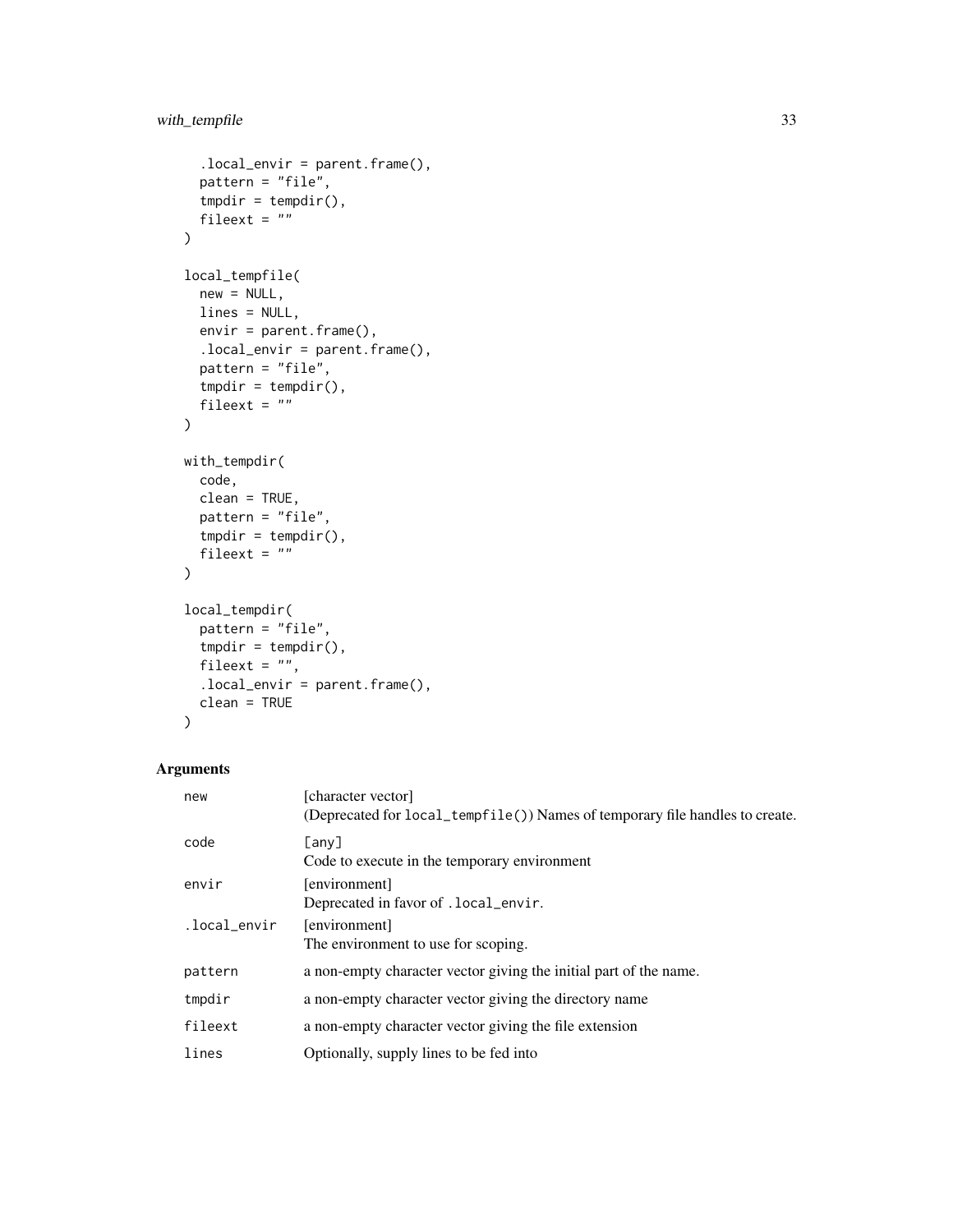<span id="page-33-0"></span>clean [logical(1)] A logical indicating if the temporary directory should be deleted after use (TRUE, default) or left alone (FALSE).

#### Value

[any] The results of the evaluation of the code argument.

### See Also

[withr](#page-9-1) for examples

#### Examples

```
# check how big iris would be if written as csv vs RDS
tf <- with_tempfile("tf", {write.csv(iris, tf); file.size(tf)})
tf <- with_tempfile("tf", {saveRDS(iris, tf); file.size(tf)})
```
<span id="page-33-1"></span>with\_temp\_libpaths *Library paths*

### Description

Temporarily prepend a new temporary directory to the library paths.

#### Usage

```
with_temp_libpaths(code, action = "prefix")
```

```
local_temp_libpaths(action = "prefix", .local_envir = parent.frame())
```
### Arguments

| code         | [any]                                                                               |
|--------------|-------------------------------------------------------------------------------------|
|              | Code to execute in the temporary environment                                        |
| action       | [character(1)]<br>should new values "replace", "prefix" or "suffix" existing paths. |
| .local_envir | [environment]<br>The environment to use for scoping.                                |

### Value

[any]

The results of the evaluation of the code argument.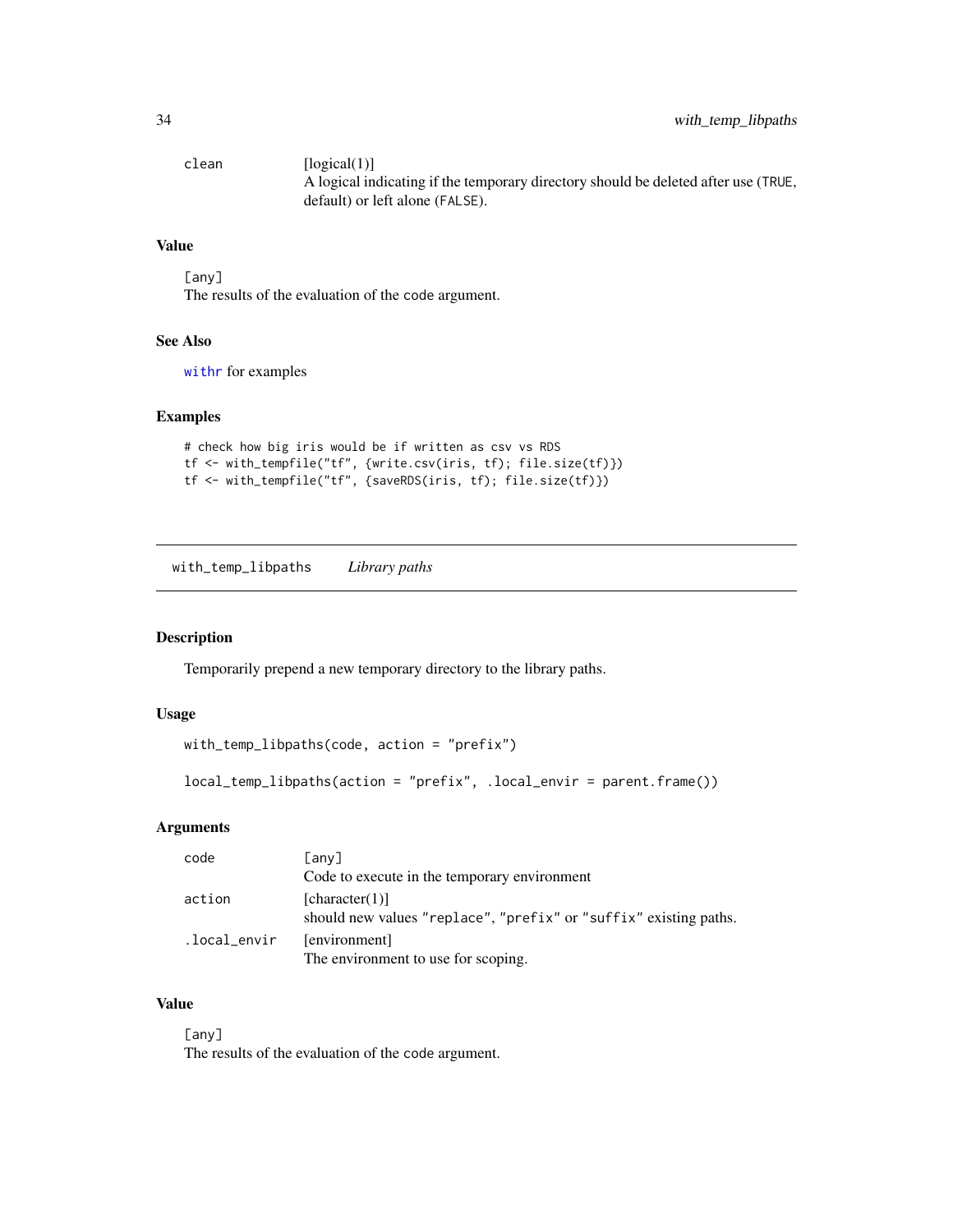<span id="page-34-0"></span>with\_timezone 35

### See Also

[withr](#page-9-1) for examples

[.libPaths\(\)](#page-0-0)

Other libpaths: [with\\_libpaths\(](#page-18-1))

with\_timezone *Time zone*

### Description

Change the time zone, and restore it afterwards.

#### Usage

```
with_timezone(tz, code)
```
local\_timezone(tz, .local\_envir = parent.frame())

#### Arguments

| tz   | $[character(1)]$ a valid time zone specification, note that time zone names might<br>be platform dependent. |
|------|-------------------------------------------------------------------------------------------------------------|
| code | [any]<br>Code to execute in the temporary environment                                                       |
|      | . local_envir The environment to apply the change to.                                                       |

### Details

with\_time\_zone() runs the code with the specified time zone and resets it afterwards.

local\_time\_zone() changes the time zone for the caller execution environment.

### Value

[any] The results of the evaluation of the code argument.

### See Also

[withr](#page-9-1) for examples [Sys.timezone\(\)](#page-0-0).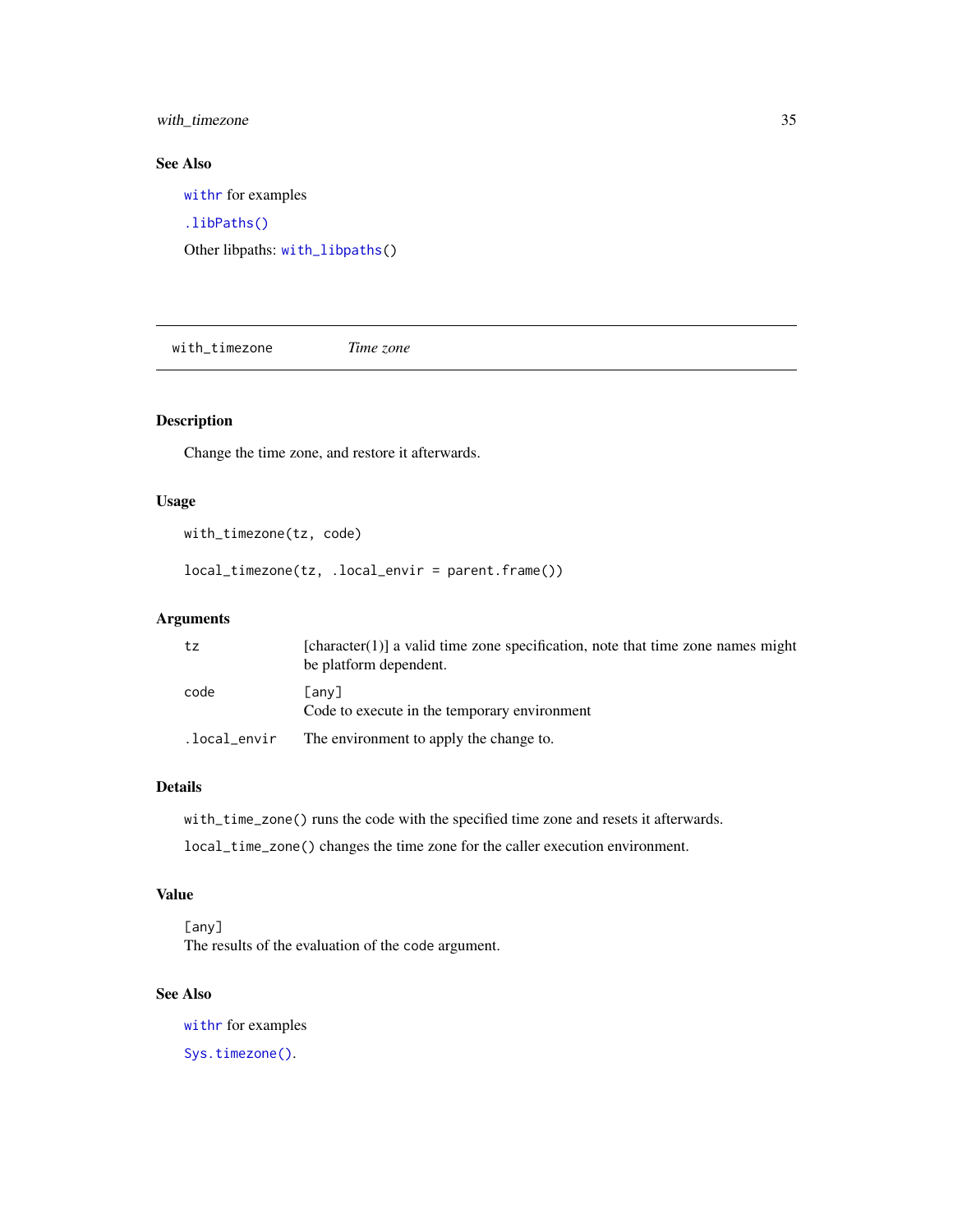### Examples

```
Sys.time()
with_timezone("Europe/Paris", print(Sys.time()))
with_timezone("US/Pacific", print(Sys.time()))
fun1 \leftarrow function() {
  local_timezone("CET")
  print(Sys.time())
}
fun2 <- function() {
 local_timezone("US/Pacific")
 print(Sys.time())
}
Sys.time()
fun1()
fun2()
Sys.time()
```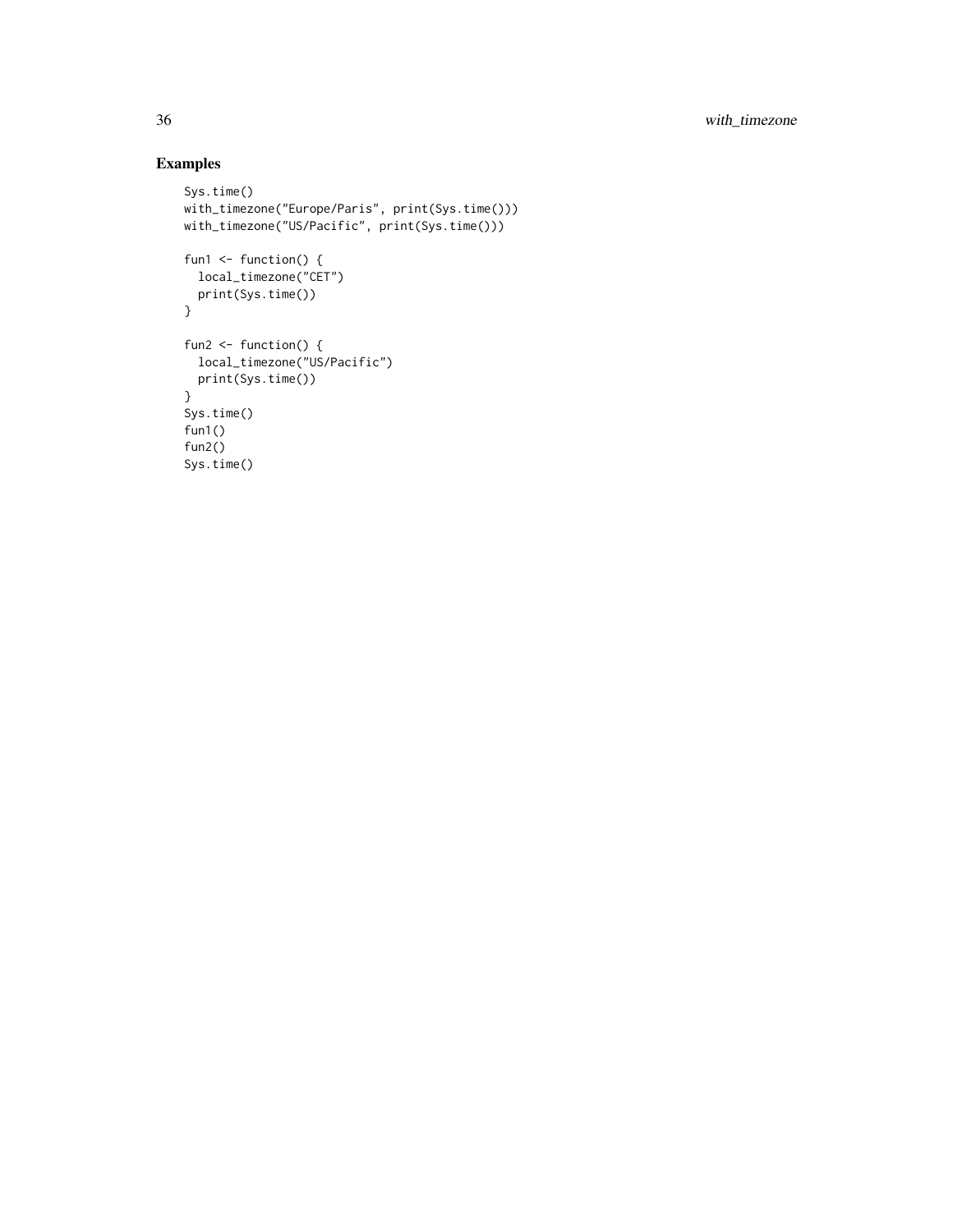# <span id="page-36-0"></span>**Index**

∗ libpaths with\_libpaths, [19](#page-18-0) with\_temp\_libpaths, [34](#page-33-0) ∗ local-related functions defer, [2](#page-1-0) .libPaths, *[25](#page-24-0)* .libPaths(), *[20](#page-19-0)*, *[35](#page-34-0)* conflicts, *[26](#page-25-0)* connection, *[32](#page-31-0)* defer, [2](#page-1-0) defer\_parent *(*defer*)*, [2](#page-1-0) deferred\_clear *(*defer*)*, [2](#page-1-0) deferred\_run *(*defer*)*, [2](#page-1-0) Devices, *[10](#page-9-0)* devices, [4](#page-3-0) library, *[26](#page-25-0)* local\_bmp *(*devices*)*, [4](#page-3-0) local\_cairo\_pdf *(*devices*)*, [4](#page-3-0) local\_cairo\_ps *(*devices*)*, [4](#page-3-0) local\_collate *(*with\_collate*)*, [12](#page-11-0) local\_connection *(*with\_connection*)*, [13](#page-12-0) local\_db\_connection *(*with\_db\_connection*)*, [14](#page-13-0) local\_dir *(*with\_dir*)*, [15](#page-14-0) local\_environment *(*with\_package*)*, [24](#page-23-0) local\_envvar *(*with\_envvar*)*, [16](#page-15-0) local\_file *(*with\_file*)*, [17](#page-16-0) local\_jpeg *(*devices*)*, [4](#page-3-0) local\_language *(*with\_language*)*, [19](#page-18-0) local\_libpaths *(*with\_libpaths*)*, [19](#page-18-0) local\_locale *(*with\_locale*)*, [20](#page-19-0) local\_makevars *(*with\_makevars*)*, [22](#page-21-0) local\_message\_sink *(*with\_sink*)*, [31](#page-30-0) local\_namespace *(*with\_package*)*, [24](#page-23-0) local\_options *(*with\_options*)*, [23](#page-22-0) local\_output\_sink *(*with\_sink*)*, [31](#page-30-0) local\_package *(*with\_package*)*, [24](#page-23-0)

with\_collate(), *[11](#page-10-0)*

local\_par *(*with\_par*)*, [26](#page-25-0) local\_path *(*with\_path*)*, [28](#page-27-0) local\_pdf *(*devices*)*, [4](#page-3-0) local\_png *(*devices*)*, [4](#page-3-0) local\_postscript *(*devices*)*, [4](#page-3-0) local\_preserve\_seed *(*with\_seed*)*, [30](#page-29-0) local\_rng\_version *(*with\_rng\_version*)*, [29](#page-28-0) local\_seed *(*with\_seed*)*, [30](#page-29-0) local\_svg *(*devices*)*, [4](#page-3-0) local\_temp\_libpaths *(*with\_temp\_libpaths*)*, [34](#page-33-0) local\_tempdir *(*with\_tempfile*)*, [32](#page-31-0) local\_tempfile *(*with\_tempfile*)*, [32](#page-31-0) local\_tiff *(*devices*)*, [4](#page-3-0) local\_timezone *(*with\_timezone*)*, [35](#page-34-0) local\_xfig *(*devices*)*, [4](#page-3-0) on.exit(), *[2](#page-1-0)* options(), *[23](#page-22-0)* par(), *[27](#page-26-0)* parent.frame(), *[3](#page-2-0)* polygon, *[9](#page-8-0)* postscript, *[8](#page-7-0)* RNGkind(), *[29](#page-28-0)*, *[31](#page-30-0)* RNGversion(), *[29](#page-28-0)* search, *[25](#page-24-0)* setwd(), *[15](#page-14-0)* sink(), *[31,](#page-30-0) [32](#page-31-0)* Sys.setenv(), *[17](#page-16-0)*, *[28](#page-27-0)* Sys.setlocale(), *[21](#page-20-0)* Sys.timezone(), *[35](#page-34-0)* with\_(), *[11](#page-10-0)* with\_bmp *(*devices*)*, [4](#page-3-0) with\_cairo\_pdf *(*devices*)*, [4](#page-3-0) with\_cairo\_ps *(*devices*)*, [4](#page-3-0) with\_collate, [12](#page-11-0)